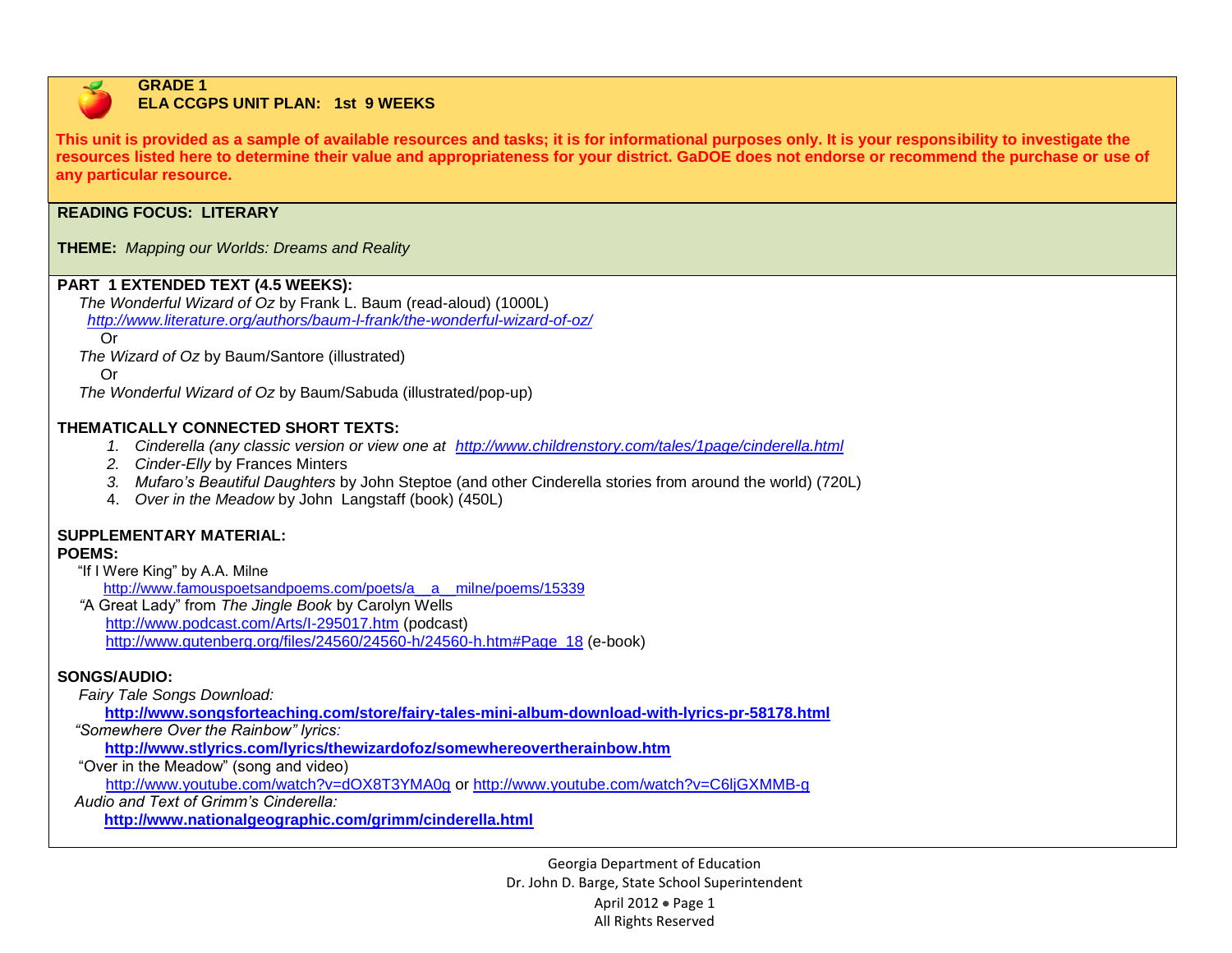### **VIDEOS:**

*The Muppets: Wizard of Oz The Wizard of Oz (classic)* Fairy Tale e-book interactive read-alouds: **<http://www.bbc.co.uk/cbeebies/stories/theme/fairytales/>**

### **PART 2 EXTENDED TEXT (4.5 WEEKS):**

### *Me on the Map* **by Joan Sweeney (280L)**

#### **THEMATICALLY CONNECTED SHORT TEXTS (mixture of literary and informational)**:

- **1.** *How to Make an Apple Pie and See the World* by Marjorie Priceman (590L)
- **2.** *Follow the Water from Brook to Ocean* by Arthur Dorros (600L)
- **3.** *Bringing the Rain to Kapiti Plain* by Verna Aardema
- **4.** *Water, Water, Everywhere* by Cynthia Overbeck Bix and and Mark J. Rauzon
- **5.** *Water's Way* by Lisa Westburg Peters (580L)

# **SUPPLEMENTARY MATERIAL:**

#### **POEMS:**

 "Nobody Knows Where Our Bus Driver Goes" by Jeff Mondak  *<http://www.jeffspoemsforkids.com/s1.php?id=11> (poem in verse) <http://www.songramp.com/mod/mps/viewtrack.php?trackid=41913> (poem performed as a song)*

## "April Rain Song" by Langston Hughes

<http://www.poetryfoundation.org/poem/182174> (poem)

<http://www.poetryfoundation.org/features/video/6> (video and read-aloud by poet)

"Where is the Rain?" and "The Rain Song" traditional African literature

<http://www.canteach.ca/elementary/africasong.html>

"Fog" by Carl Sandburg

<http://carl-sandburg.com/fog.htm>

### **SONGS/AUDIO/VIDEO:**

 Reading Rainbow Episode: "Bringing the Rain to Kapiti Plain" [www.discoveryeducation.com](http://www.discoveryeducation.com/) Maps and Globes (United Streaming video)

## **PART 1 WRITING FOCUS (Narrative)**

**These prompts will be your assessments for the first 4.5 weeks:**

### **The Wonderful Wizard of Oz**

After modeling the "Story Sack" for *The Wonderful Wizard of Oz*, students will select 5 items they would place in a "Story Sack" for their own journey. Students will then write a story with themselves as the main characters and choose a fantasy travel companion. In the story, students have to travel to a strange land through a strange mode of travel and describe all of the unusual people and the weird things they do while there, including items from their Story Sack.

### **Cinderella**

Georgia Department of Education Dr. John D. Barge, State School Superintendent April 2012 . Page 2 All Rights Reserved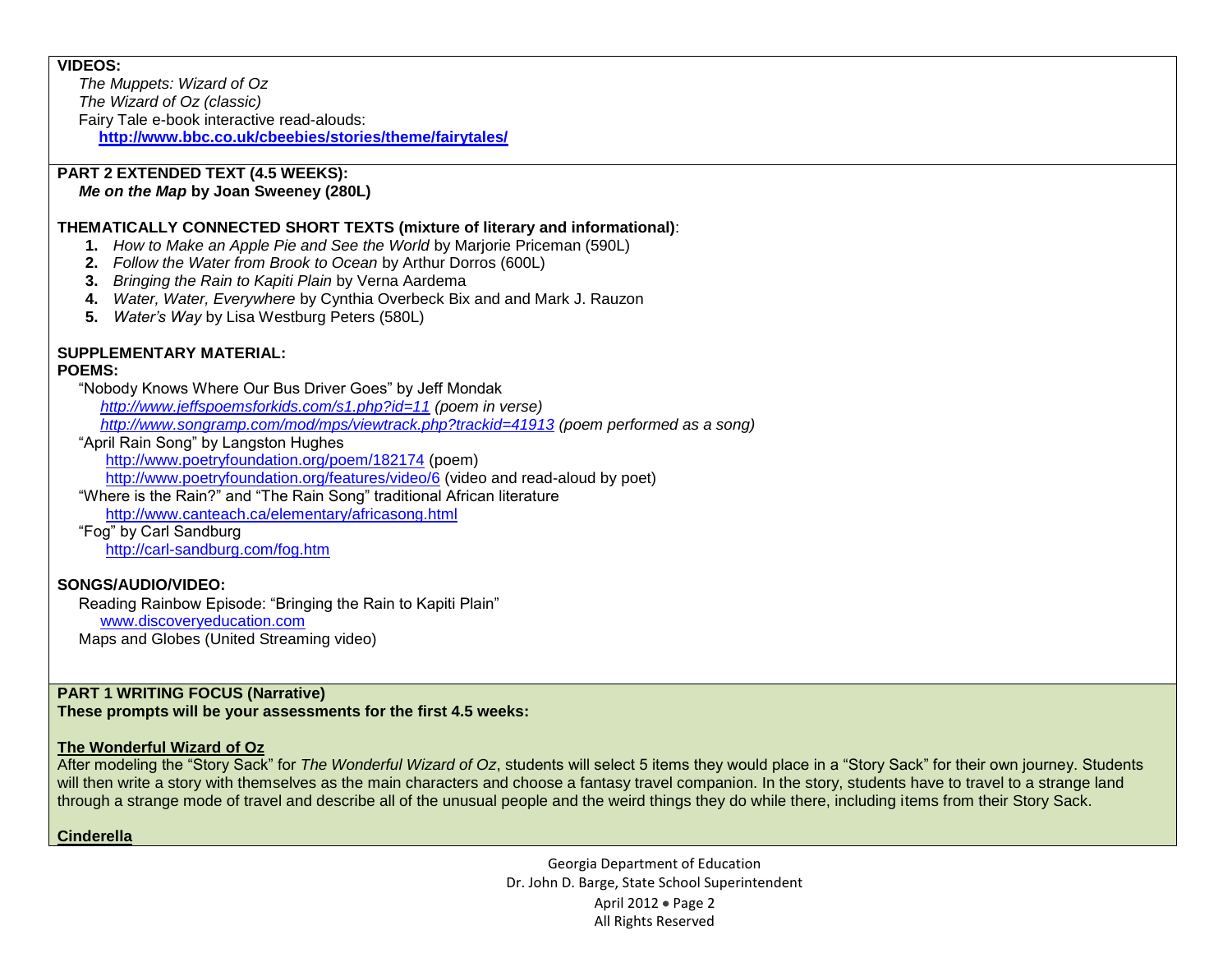After reading several fairy tales and identifying the key elements of a fairy tale, **s**tudents will create their own fairy tale based on a class-created anchor chart and writing map including characters, setting, and plot (sequence of events).

### **PART 2 WRITING FOCUS (Narrative)**

**This prompt will be your assessment for the second 4.5 weeks:**

### **How to Make an Apple Pie and See the World**

After reading *How to Make an Apple Pie and See the World*, Students will choose a "dish" they would like to make and tell a story detailing how and where they traveled across the world to collect the ingredients needed to make the dish.

### **Me on My Map**

After reading Me on the Map, have students identify all of the places they live (i.e. city, state, house). Choose one of those places as the setting for a story. Create a graphic organizer web for everything you could see and do in that location. Write a personal narrative telling what you did one day in that location.

### **A Drop of Water**

In this writing task, students become a drop of water. Using the information *in Follow the Water from Brook to Ocean* and *Water's Way*, students create a flow chart showing how a raindrop moves from one place to another. Students will have to use the point of view of the raindrop but will use the flow chart to tell what they did in each step finally coming to a resting place.

## **RESEARCH CONNECTIONS:**

### **Settings in the World**

Identify the landforms used as settings in the fairy tales or other unit texts (e.g. Kansas's plains in *The Wizard of Oz*). Select one and research key facts about the landform. Create a pop-up card including labeled parts on the top inside of the card and a short factual description on the bottom. Create a landform museum with the cards.

<http://www.enchantedlearning.com/geography/landforms/glossary.shtml> <http://www.harcourtschool.com/activity/typesofland/typesofland.html> [http://www.harcourtschool.com/activity/types\\_of\\_land\\_2/index.html](http://www.harcourtschool.com/activity/types_of_land_2/index.html)

### **Map of Oz:<http://www.hungrytigerpress.com/tigertreats/ozmapwp.shtml>**

Using a map, such as the Map of Oz, write "How-To" directions for getting from one place on the map to the other. This can also be done whole group by creating a room-size map with a compass rose and having students write a direction at each location in the room for others to follow using a Treasure Hunt format.

### **Weather Catastrophes**

After reading Ch. 1 in *The Wizard of Oz*, compare a cyclone with a tornado. Make a class Cyclone vs. Tornado T-chart with illustrations and descriptions of each, providing individual students to contribute to the chart. [http://www.diffen.com/difference/Cyclone\\_vs\\_Tornado](http://www.diffen.com/difference/Cyclone_vs_Tornado)

<http://www.davidtan.org/differences-cyclone-vs-hurricane-vs-tornado/>

### **Rainbows**

After listening to the song "Somewhere Over the Rainbow", identify the stage of the water cycle in which a rainbow would appear and what colors make-up a rainbow.

> Georgia Department of Education Dr. John D. Barge, State School Superintendent April 2012 • Page 3 All Rights Reserved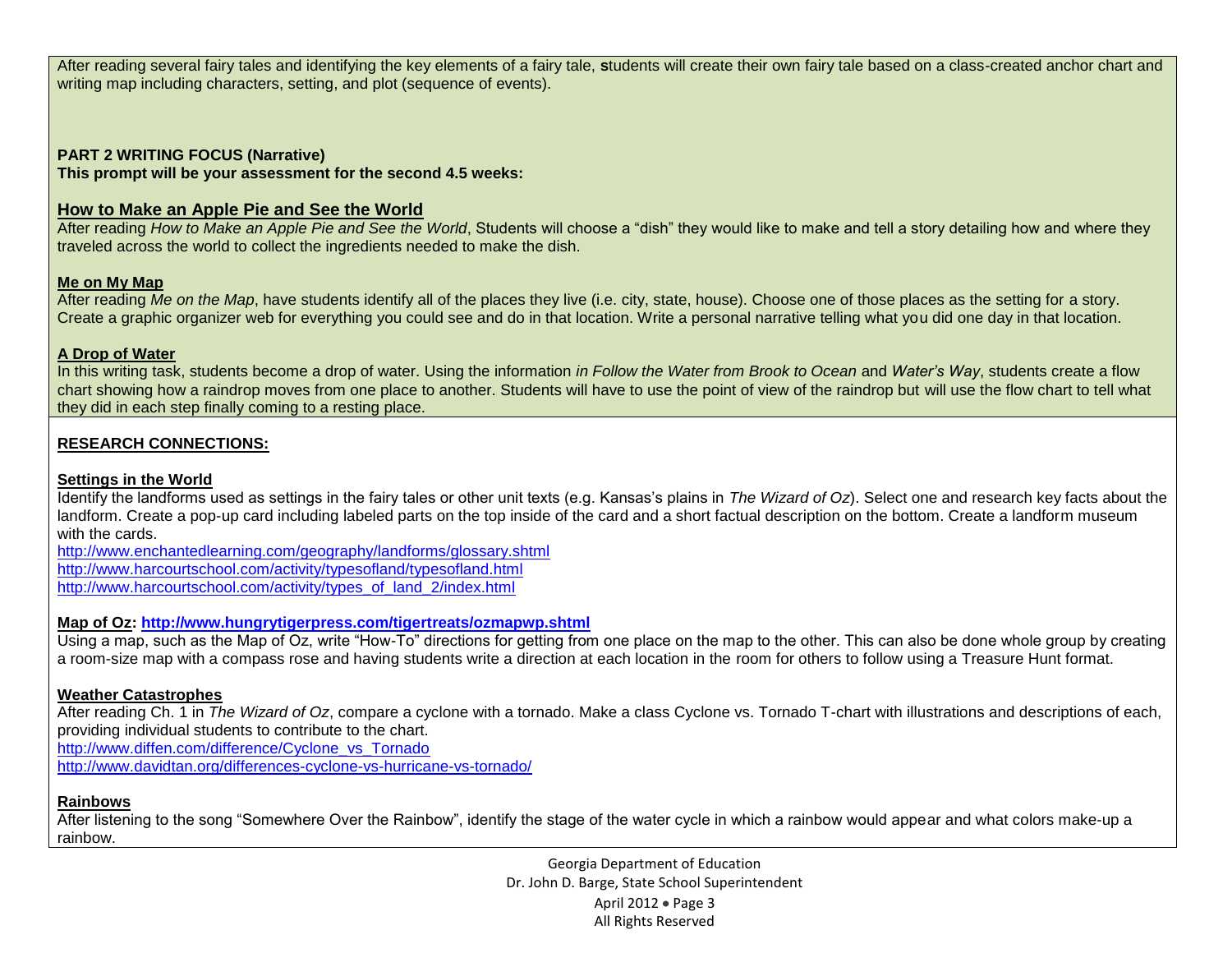## **Countries Around the World**

Choose the country of origin from one of the Cinderella stories. Create a class KWL chart about the country. Identify the key questions the class would like to answer. Use websites and reference materials to locate facts that answer the questions. Make a travel postcard for the country with a picture and a bulleted list of country facts.

**<http://kids.yahoo.com/reference/world-factbook> <http://kids.nationalgeographic.com/kids/places/find>**

## **Countries Around the World**

Choose the country of origin from one of the Cinderella stories. Create a class KWL chart about the country. Identify the key questions the class would like to answer. Use websites and reference materials to locate facts that answer the questions. Make a travel postcard for the country with a picture and a bulleted list of country facts.

**<http://kids.yahoo.com/reference/world-factbook> <http://kids.nationalgeographic.com/kids/places/find>**

## **The Water Cycle**

Students will generate a shared writing on how the water travels through the water cycle. [http://www.epa.gov/ogwdw/kids/flash/flash\\_watercycle.html](http://www.epa.gov/ogwdw/kids/flash/flash_watercycle.html) <http://www.kidzone.ws/water/> <http://www.watereducation.org/doc.asp?id=1022>

### **Continents and Oceans**

As a class, students will generate a list of questions they have about the geography of our world. These questions will guide the exploration of the world using Google Earth. Students will then create a class book of Fun Facts about our world. <http://www.myschoolhouse.com/courses/O/1/76.asp> [www.googleearth.com](http://www.googleearth.com/) <http://www.enchantedlearning.com/geography/>

### **Maps and Globes**

Share examples of different types of maps and globes. Have students identify the similarities and differences and discuss the names of the different types. View the Reading Rainbow video "Alistair in Outer Space" at [www.discoveryeducation.com.](http://www.discoveryeducation.com/) Use a Video Response log or 3x3 log to record in writing and/or drawing 3 parts of a map, 3 uses for a map, and 3 things a mapmaker needs.

**ROUTINE WRITING (Tasks can be completed as a class on anchor charts or in class-made books or can be used as journal writing topics throughout the unit):**

### **Fairy Tales Cast of Characters**

The class will create a Cast of Characters to display in the classroom by dictating ideas about each character while the teacher models writing that describes the character and his/her actions/feelings

### **The Yellow Brick Road**

Students will complete a "mind map" of each location in Dorothy's travels down the Yellow Brick Road.

Georgia Department of Education Dr. John D. Barge, State School Superintendent April 2012  $\bullet$  Page 4 All Rights Reserved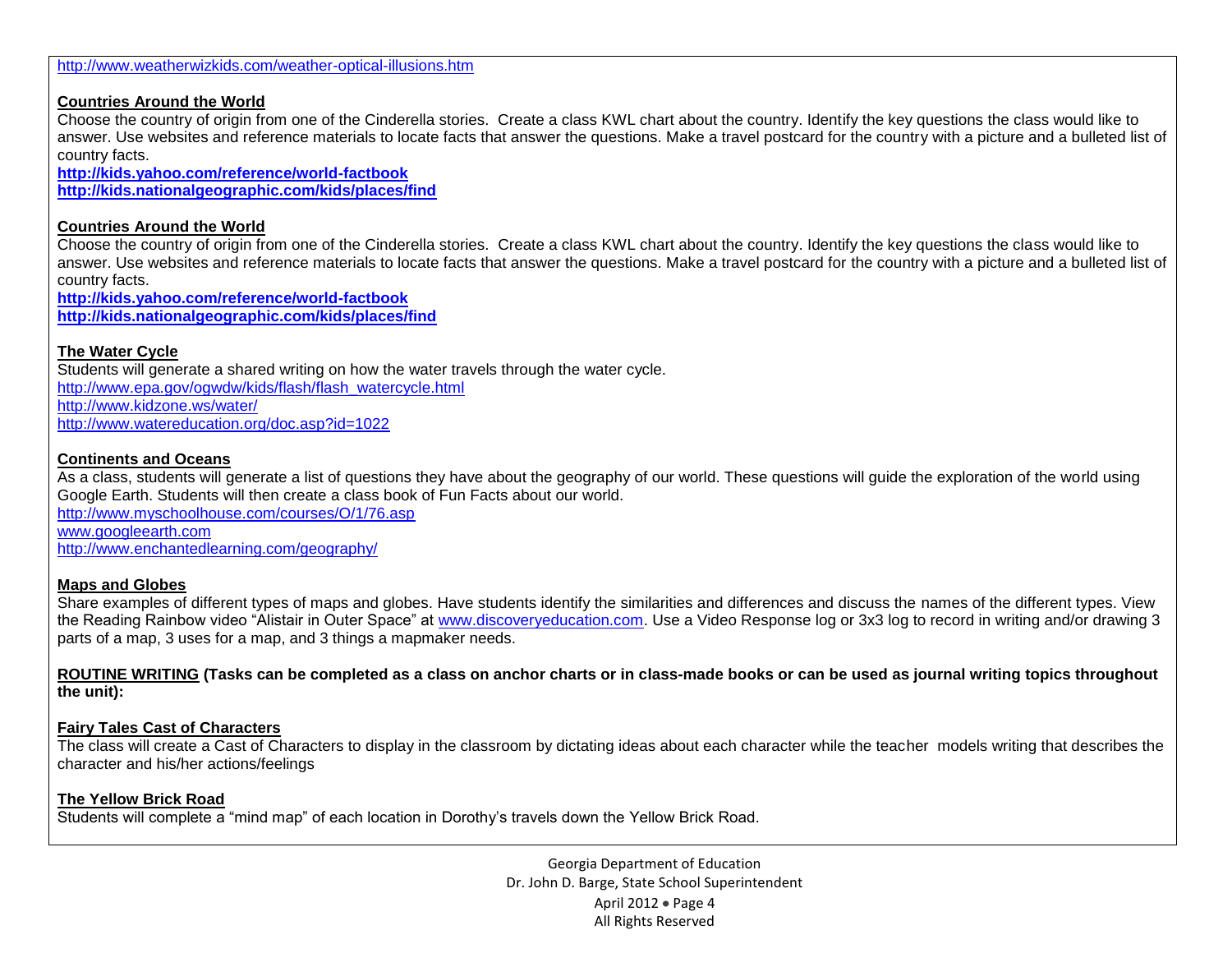#### **Character Diary**

Choose a fairy tale character. Write the date on the top of each entry and then tell what happened from the point-of-view of the character. (ex. "Today I, …)

#### **Response to Literature**

Students will respond to a prompt about a specific story and give an example from the text. For example, "If I click my ruby red slippers, I wish I could …just like Dorothy landed in Oz".

#### **Small Moments Writing**

After reading several versions of *Cinderella* and/or *The Wonderful Wizard of Oz*, students will rewrite what would happen the first time Cinderella or Dorothy meets their Fairy Godmother, focusing on the introduction to her, what should be asked of her, and how the dreams come true.

#### **Recipe Writing**

Students will learn how to write a list of ingredients and then write how-to steps for making a dish using temporal words.

#### **Passport**

Students will create a passport book for the *How to Make an Apple Pie and See the World* and include a title, detail and picture for each location.

#### **My Book of Maps**

Students will create their own atlas by making several maps related to their own place on the map. For example, a map of their room, a map of their state, a map of the world. They can make a paper doll of themselves that moves from map to map. Alternatively, this can be done using a technology application like Pixie, Photo Story, or PowerPoint.

#### **Reader's Response Journal**

Students will keep a journal of locations shared through reading. The journal could include mini KW 2-column charts made from pictures, labels, and sentences based on the level of the student.

### **Mind Maps**

Students can use mind mapping strategies throughout this unit and should be encouraged to participate in shared writing activities as well as independent opportunities to use mapping techniques. Examples include flow charts, story maps, questioning maps, character maps, cycle or wheel diagrams, etc.

> Georgia Department of Education Dr. John D. Barge, State School Superintendent April 2012  $\bullet$  Page 5 All Rights Reserved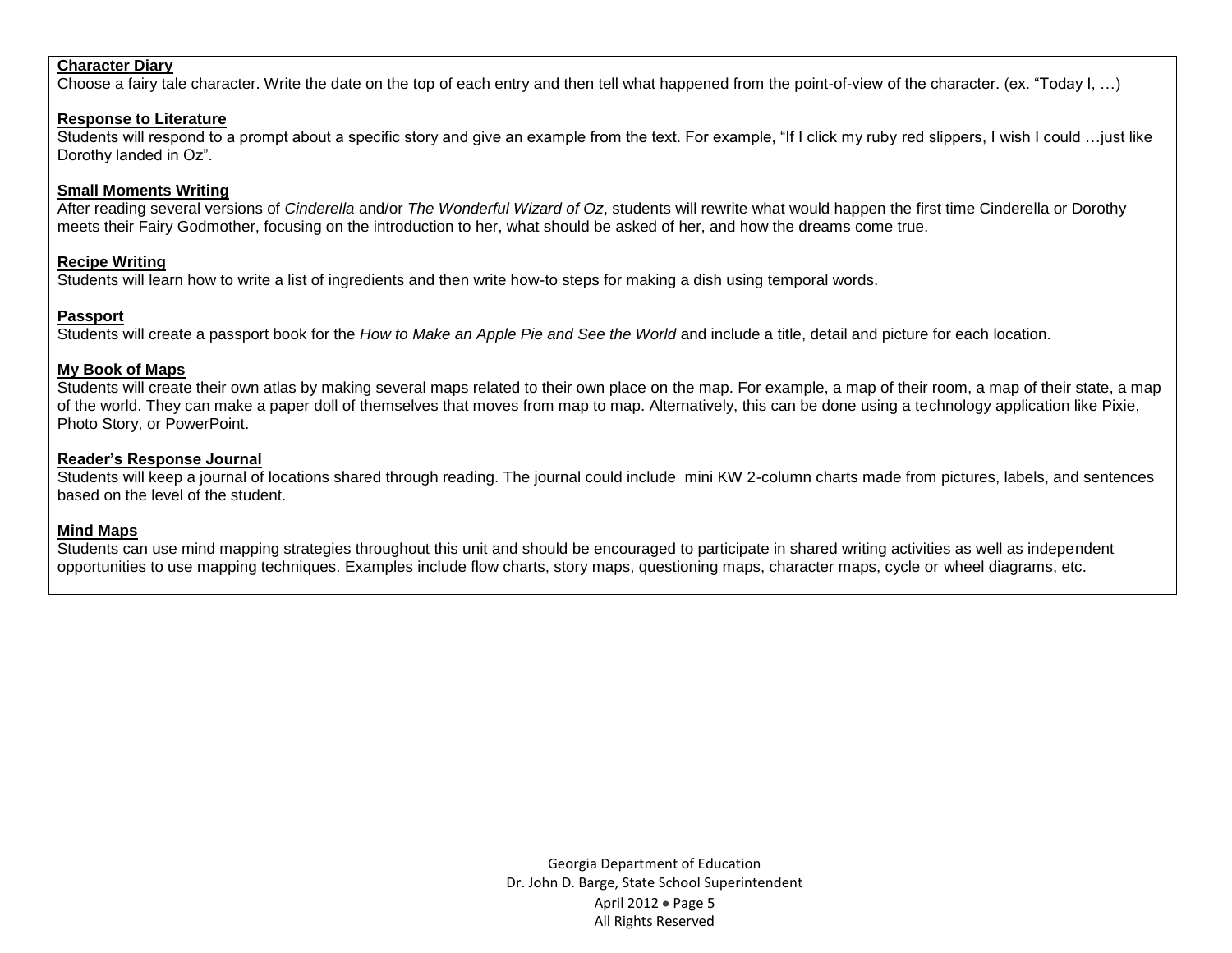## **PLANS FOR ASSESSMENT 1: CONNECTING READING TO WRITING AT GRADE-APPROPRIATE LEVEL PROMPT:**

## **The Wonderful Wizard of Oz**

After modeling the "Story Sack" for *The Wonderful Wizard of Oz*, students will select 5 items they would place in a "Story Sack" for their own journey (at least 1 setting card/picture, 1 character card/action figure, and 3 detail items). Students will then write a story with them as the main character and choose a fantasy travel companion. In the story, students have to travel to a strange land through a strange mode of travel and describe all of the unusual people and the weird things they do while there, including items from their Story Sack.

## **SKILL BUILDING TASKS**

*This unit is intended to meet the shared reading and writing workshop segments of a balanced literacy program. Reading foundational standards, while reinforced in this unit, should be taught directly during daily guided reading and explicit phonics instruction.*

**ESSENTIAL QUESTION:** What are the important elements of a story/fairy tale?

## **Task: Pre-Reading/Story elements/Fairy Tale Genre**

## **Standards:**

**ELACC1RL1:** Ask and answer questions about key details in a text

**ELACC1RL3:** Describe characters, settings, and major events in a story, using key details

**ELACC1W3:** Write narratives in which they recount two or more appropriately sequenced events, include some details regarding what happened, use temporal words to signal event order, and provide some sense of closure

**ELACC1L1:** Demonstrate command of the conventions of standard English grammar and usage when writing or speaking

(k. Prints with appropriate spacing between words and sentences)

**ELACC1SL2:** Ask and answer questions about key details in a text read aloud or information presented orally or through other media

## **Instruction(1-2 DAYS)**

- $\bullet$ Ask students to share their ideas about stories (literary texts) by creating a class chart titled "Stories have/are/can be…". Use a morning message format to record each student's dictated responses. Model appropriate printing with appropriate letter formation/spacing. Let students reread their responses to the class.
- Once students have all responded, guide students to find common answers and create a Story Elements anchor chart including, at a minimum, Characters, Setting, Sequence of Events or Plot. Other words that can be used here include Beginning/Middle/End, Details, etc.
- Tell students you are going to share some secret items about a new read-aloud story that will give some clues about the story's characters, settings, and events. Using a Story Sack (see below), pull out one item at a time and have students identify the item and discuss which story element they think it relates to. You may choose to use this time to also focus on the vocabulary and/or spelling of the item names by creating labels or using a chart to list them. Some students may begin to identify with the story, so be prepared to either encourage this revelation or suggest keeping it a secret. These items can be used for reference throughout the reading of the text.
- Once all items are revealed, share the title, author, and background of the book, including that it is a member of the fairy tale genre. When sharing this information, model the appropriate punctuation/capitalization for writing titles and authors.
- Have students brainstorm other fairy tales they know and then following a similar format as above with the story, have students generate ideas about what fairy tales are and what makes them more than just a story.
- Create a "What is a Fairy Tale?" anchor chart. Be sure to include the following at a minimum:  $\bullet$ o Make-believe or fantasy stories with magic and enchantment

Georgia Department of Education Dr. John D. Barge, State School Superintendent April 2012  $\bullet$  Page 6 All Rights Reserved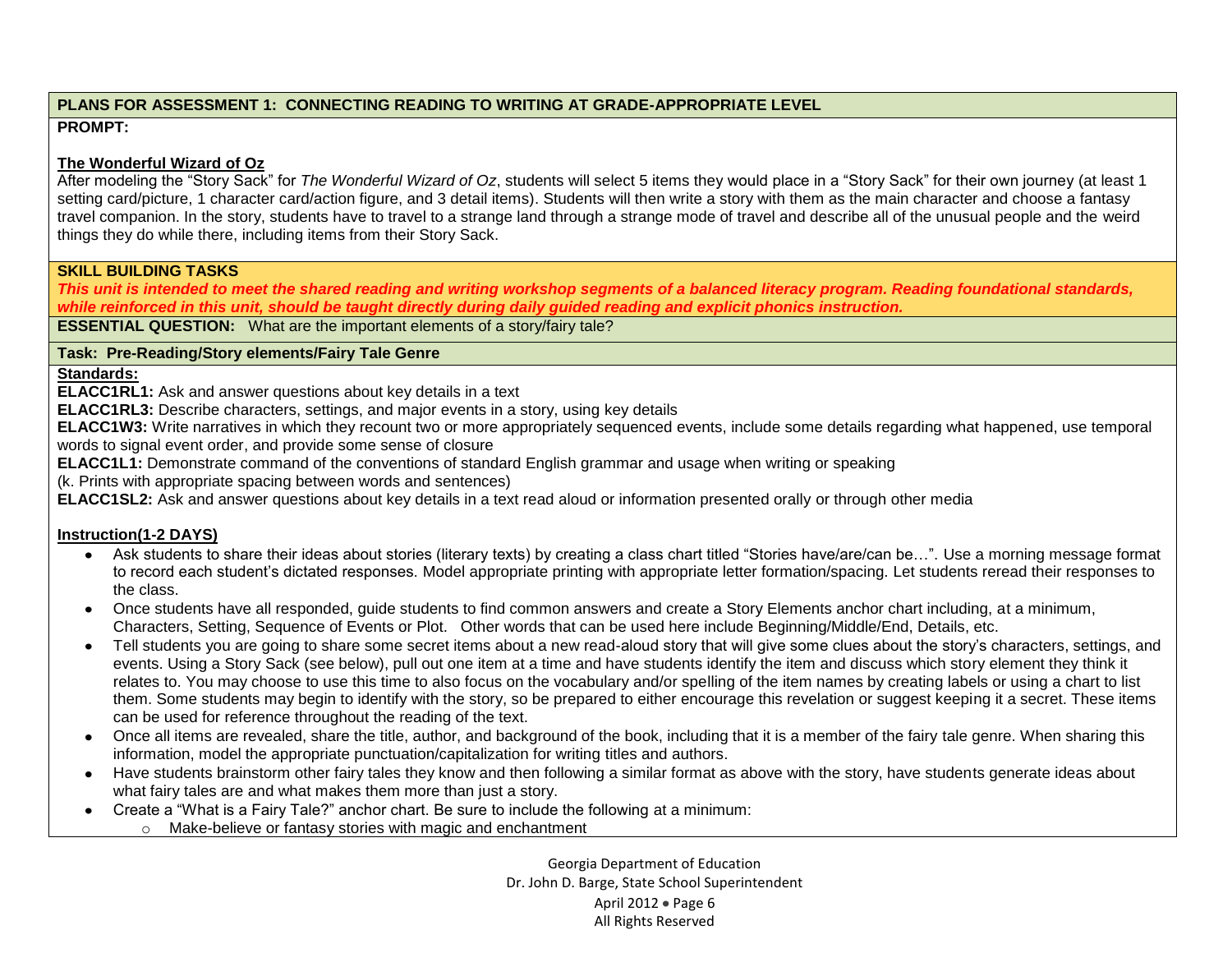- o Beginning and ending words
- o Characters often include royalty, but always include good vs. evil (wicked)
- o Stories passed down through generations

A Story Sack is a way to bring the story to life for the students and create a literary experience that is hands-on, focused on the key details, and fun! For this story, you may use any bag, but a colorful, "magical" bag is the best to create the mood for the story. Items that could be included in the bag are character cards, ruby (or silver) slippers, a witch's hat or green wig, picture of a tornado, a picture of a meadow/plain, a brick painted yellow, a crown or wand, straw, an oil can, a stuffed dog in a basket, large lollipops, a lion's mask, etc.

### **ESSENTIAL QUESTION: How do we identify the most important information in a story?**

### **Task: Asking guiding questions (5 Ws + H)**

### **Standards**

**ELACC1RL1:** Ask and answer questions about key details in a text.

**ELACC1RL3:** Describe characters, settings, and major events in a story, using key details.

**ELACC1RL7:** Use illustrations and details in a story to describe its characters, setting, or events.

**ELACC1W7:** Participate in shared research and writing projects.

**ELACC1W8:** With guidance and support from adults recall information from experiences or gather information from provided sources to answer a question.

**ELACC1SL4:** Describe familiar people, places, things, and events with relevant details, expressing ideas and feelings clearly.

**ELACC1L4:** Determine or clarify the meaning of unknown and multiple-meaning words and phrases based on First Grade reading and content.

### **Instruction(1-3 DAYS)**

- Read-aloud Chapters 1-2 of *The Wonderful Wizard of Oz*.
- Introduce the 5 Ws + H (Who, What, When, Where, Why, How) to students as the important questions words to help understand more about a text. Help students make connections to the story elements anchor chart, i.e. Who = Characters, When and Where = Setting.
- After Ch. 1, have students Think-Pair-Share several question/answer combinations about the setting, characters and events. These can be shared aloud or monitored by the circulating teacher.
- Teachers may want to begin both a setting chart and a character chart at this point or the comparisons can be done later.
- Make sure weather is brought up as part of the setting. Reread and/or record specific lines in the text that refer to the weather, such as "…there came a great shriek from the wind, and the house shook…" and "…in case a mighty whirlwind arose" (Ch. 1). Discuss the meaning of a cyclone and its common synonyms - whirlwind, tornado, funnel cloud. **(Optional research connection available here.)**
- After Ch. 2, have students share aloud the one thing that first comes to their minds about the chapter. Begin to record the descriptive words and phrases by using a shared/modeled writing process.
- Talk to students about how news reporters give us the facts of a story and have to use question words to find out those facts through interviews and research. Tell students they will be eye witnesses on tonight's episode of the Munchkin News.
- Using the "Think, Draw, Label, Write, and Add Details" approach to writing, have students illustrate their interpretation of the key event in Ch. 2 and then, write a one-sentence, eye-witness account of what happened today in Munchkin Land. Remind students to include character and setting words.
- Allow students to conference with a partner or the teacher and practice reading their sentence aloud.
- Use a flip video camera or other recording device to allow each "munchkin" to give their best report of what happened today in Munchkin Land. To make this more interactive, use props or costumes, such as an elf or jester hat, and solicit the help of another teacher, a parent, or even an older students to be the reporter.

### **\*Assessment Opportunity**

Georgia Department of Education Dr. John D. Barge, State School Superintendent April 2012 . Page 7 All Rights Reserved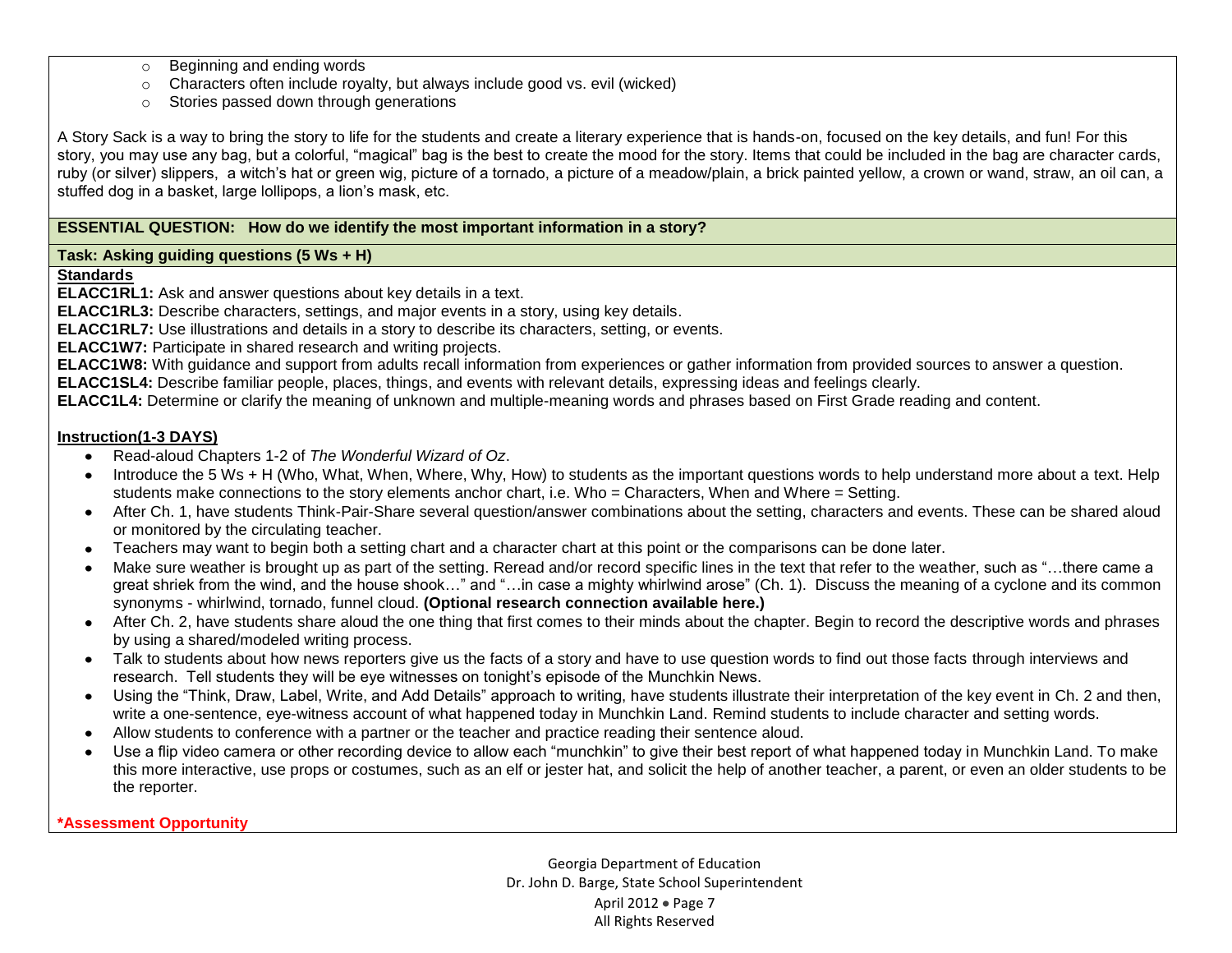### **ESSENTIAL QUESTION: What type of words describe who and when?**

### **Task: Sequence of Events: Introducing Characters/Temporal Words**

## **Standards**

**ELACC1RL1:** Ask and answer questions about key details in a text

**ELACC1RL3:** Describe characters, settings, and major events in a story, using key details

**ELACC1RL9:** Compare and contrast the adventures and experiences of characters in stories.

**ELACC1W3:** Write narratives in which they recount two or more appropriately sequenced events, include some details regarding what happened, use temporal words to signal event order, and provide some sense of closure

**ELACC1SL2:** Ask and answer questions about key details in a text read aloud or information presented orally or through other media

**ELACC1SL4:** Describe familiar people, places, things, and events with relevant details, expressing ideas and feelings clearly.

**ELACC1L6:** Use words and phrases acquired through conversations, reading and being read to, and responding to texts, including using frequently occurring conjunctions to signal simple relationships.

## **Instruction(3-4 DAYS)**

- Ask students to identify the main character in the story so far (Dorothy). Begin a character map or web for Dorothy either as a class or as individuals in a journal or "Cast of Characters" booklet. Pictures of Dorothy can be provided to cut and paste to the center of the map/web. This will be the model for the remaining key characters.
- Read-aloud Ch. 3-6 one chapter at a time. These chapters introduce the Scarecrow, Tinman, and Cowardly Lion. For each chapter, create a new character map/web for the new character. Make sure to include not only the physical characteristics, but also the emotions and personalities of the characters, the setting of their introduction, and their reason for going to find the wizard.
- Specifically, characters can be categorized according to their "strong feelings". This is an excellent introduction into adjectives and how they do not just have to describe how something/somebody looks. This is an opportunity to move beyond the typical "5 senses" approach to description and include how a characters feels and what they think.
- Using character cards from the Story Sack, ask students to sequence the introduction of characters from the story. Relate these to ordinal numbers. Create a list of ordinal numbers and characters in a shared writing format.
- Ask what other words could introduce when something happens in a story. Use prompting and modeling to elicit responses, such as "First, Dorothy found the scarecrow, and she found the Tin Man." Be sure to include next, then, last, and after on the list but also encourage higher-level words like finally, eventually, afterwards, and following. See this list for other appropriate  $1<sup>st</sup>$  grade temporal words: <http://www.firstschoolyears.com/literacy/sentence/grammar/prepositions/resources/temporal%20prepositions%20word%20bank.pdf>
- Take plenty of opportunities daily to include temporal words in oral and written communication. Use the "I do, we do, we do, we do, we do, YOU do" philosophy of scaffolding to practice this with students (the YOU DO will come in the assessment).
- At this point, consider a modeled or shared writing about your school day schedule as compared to Dorothy's day so far.

## **ESSENTIAL QUESTION: What types of words describe where and how?**

### **Task: Sequence of Events: Setting and Action Words**

### **Standards**

**ELACC1RL1:** Ask and answer questions about key details in a text

**ELACC1RL2:** Retell stories, including key details, and demonstrate understanding of their central message or lesson.

**ELACC1RL3:** Describe characters, settings, and major events in a story, using key details

**ELACC1RF3:** Know and apply grade-level phonics and word analysis skills in decoding words.

f. Read words with inflectional endings.

**ELACC1W3:** Write narratives in which they recount two or more appropriately sequenced events, include some details regarding what happened, use temporal

Georgia Department of Education Dr. John D. Barge, State School Superintendent April 2012  $\bullet$  Page 8 All Rights Reserved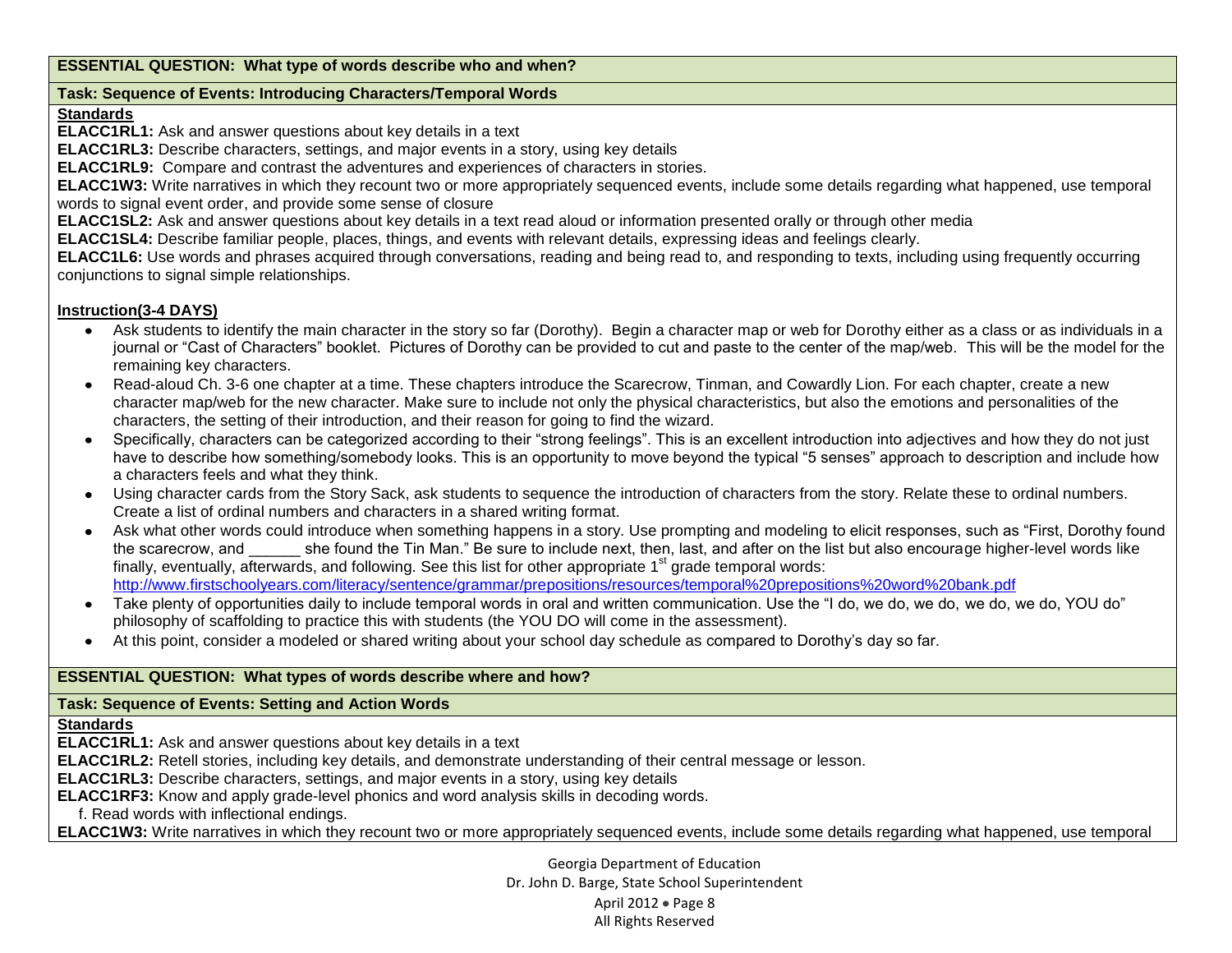words to signal event order, and provide some sense of closure

**ELACC1W7**: Participate in shared research and writing projects.

**ELACC1L1:** Demonstrate command of the conventions of standard English grammar and usage when writing or speaking.

**ELACC1SL4:** Describe familiar people, places, things, and events with relevant details, expressing ideas and feelings clearly.

**ELACC1SL5:** Add drawings or other visual displays to descriptions when appropriate to clarify ideas, thoughts, and feelings.

**ELACC1L5d:** With guidance and support from adults, explore word relationships and nuances in word meanings: Distinguish shades of meaning among verbs differing in manner and adjectives by defining or choosing them or by acting out the meanings.

# **Instruction(2 DAYS)**

- Create a model of a Yellow Brick Road prior to this activity. Ideally, this would be on the floor or on banner paper for students to interact with, but alternatively, it could be on chart paper, a bulletin board, or an interactive whiteboard.
- Remind students that all of the characters are now following the same path to see the wizard in the Emerald City, but each character travels that path differently. Talk about all of the ways someone can walk, or move down the Yellow Brick Road. As students suggest VERBS, record these on a chart. Students can take turns acting each word out as they travel on your class Yellow Brick Road. Use examples from the story to guide this list, such as "…the Lion stately striding at Dorothy's side"(Ch. 6) or "the Scarecrow often stumbled down the yellow bricks" (Ch. 4).
- Initially use the present tense of the verbs during brainstorming, then provide an opportunity for a 2<sup>nd</sup> mini-lesson on how to show something happened in the past. Use the chart to identify the process of making a present tense verb into a past tense verb (e.g. hop+p+ed=hopped).
- Read-aloud Ch. 7-10. If you created a setting chart at the beginning of the unit, add each new setting to that chart as you read (e.g. Poppy Field, Forest, the Great Gulf, and The Guard Gate). Otherwise, begin a setting chart now.
- Divide students into small groups and assign each group a setting from Ch. 1-10. Have the groups illustrate the setting on large construction paper. Students may produce labels for their illustrations if you choose.
- Direct each student to choose a verb from the generated list and write a sentence on a sentence strip about how a character traveled through the setting,  $\bullet$ for example *The Cowardly Lion leaped across the great gulf*. (Provide a frame sentence for students to use if desired.) Post these illustrations around the room. Have students read their sentence strips aloud and select a classmate to act it out at the appropriate "location" in the classroom. **(Optional research connection available here.)**

## **\*Assessment Opportunity**

**ESSENTIAL QUESTION: What types of words describe what and why?**

# **Task: Imagery and Prediction**

# **Standards**

**ELACC1RL4:** Use illustrations and details in a story to describe its characters, setting, or events.

**ELACC1W5**: With guidance and support from adults, focus on a topic, respond to questions and suggestions from peers, and add details to strengthen writing as needed.

# a. May include oral or written prewriting.

**ELACC1W6:** With guidance and support from adults, use a variety of digital tools to produce and publish writing, including in collaboration with peers.

**ELACC1SL2:** Ask and answer questions about key details in a text read aloud or information presented orally or through other media

**ELACC1SL4:** Describe familiar people, places, things, and events with relevant details, expressing ideas and feelings clearly.

**ELACC1L1f:** Demonstrate command of the conventions of standard English grammar and usage when writing or speaking.

**ELACC1L5a:** With guidance and support from adults, explore word relationships and nuances in word meanings: Sort words into categories to gain a sense of the concepts the categories represent.

# **Instruction(1 DAY)**

**NOTE: This task is about the Emerald City where everything is green. You may want to have a GREEN day where you decorate the room in green, use** 

Georgia Department of Education Dr. John D. Barge, State School Superintendent April 2012  $\bullet$  Page 9 All Rights Reserved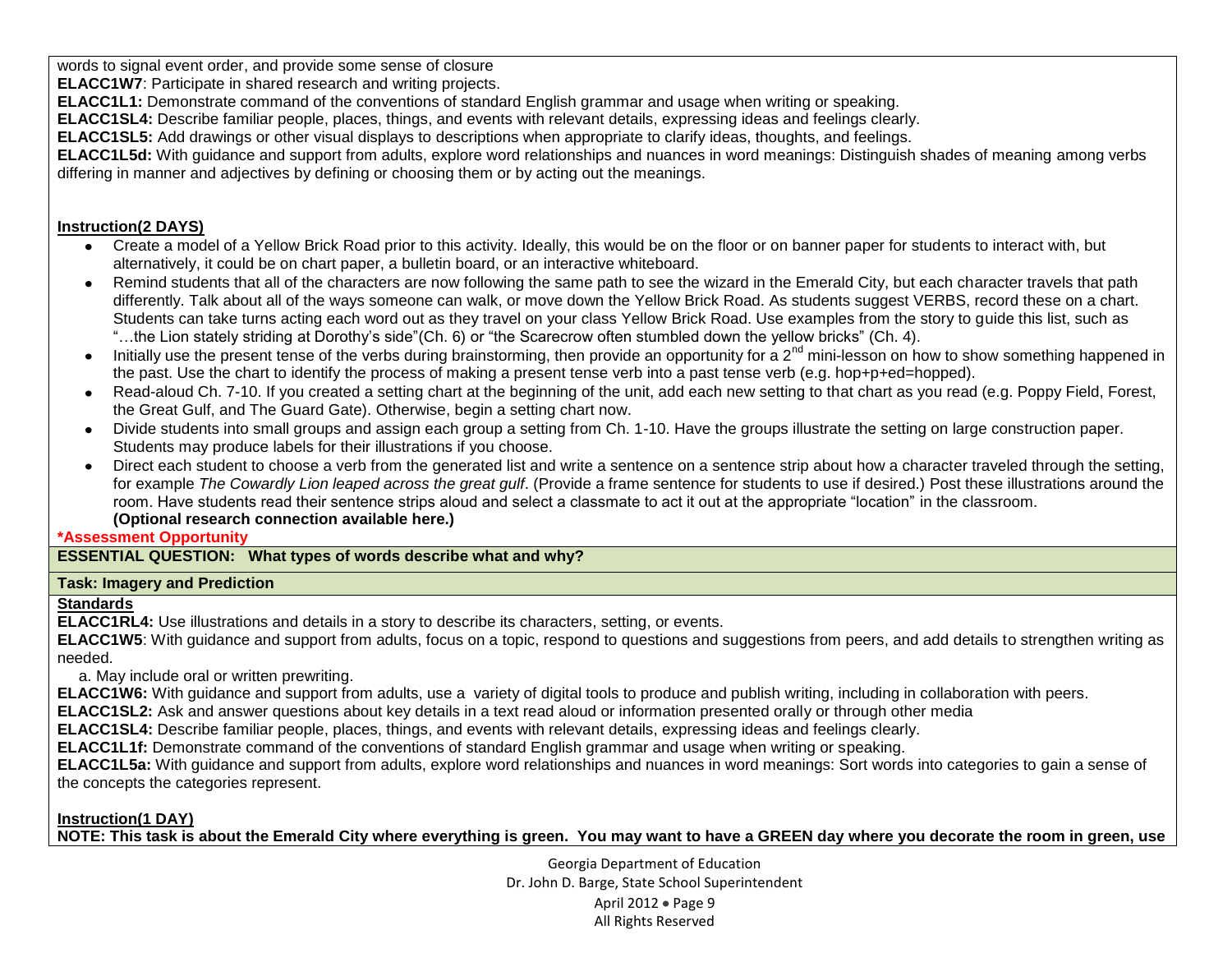**only green writing utensils, have green snack, etc.**

- Have students predict why they may see so much green in the room. Some students may be able to make the connection that the characters have finally reached the Emerald City. Write EMERALD = GREEN on the board or on chart paper. Ask students to brainstorm a list of other words that name the color green (e.g. celery, jade, neon green). Encourage students to look at their crayon boxes or provide a variety of crayons. It may help to show how many color variations are named after things (nouns).
- Read-aloud Ch. 11. As you are reading aloud, have students use their green writing utensils to draw as many green items as they hear. Encourage students to label the items. After the chapter is read, have students share the items they drew and as they share, record them in category groups, but do not label the categories. Give students opportunities to discover the system you are using and label the groups appropriately.

**Note: At this point, you will stop doing a close read of the book. You may continue to read the remainder of the book as a read-aloud; however, please be aware that some of the later chapters can be a little scary and/or confusing.**

- Remind students that even though they reached the Emerald City, this is not the end of the adventure. Introduce the word BECAUSE as a Very Important Word! Create a poster or slide of the word in large letters. Provide students their own BECAUSE task cards. Share that this word gives us more information, usually a reason or an example, that answers WHY.
- Model for students how to state a prediction, " I think…because…" or "I believe…because…". Each time you model a prediction, have students hold up  $\bullet$ their task cards to show you expect a reason/example for the prediction. Have students use Think-Pair-Share partners to make predictions about what could happen next in the story. Don't forget to use the task cards during the process. Remind students this is a fairy tale and therefore any make-believe ideas are welcome. These opinions can also be written in a journal, on a class shared writing chart, or as a production piece.

**ESSENTIAL QUESTION: How do authors choose "just right" words?**

## **Task: Word Choice**

### **Standards**

**ELACC1RL4:** Identify words and phrases in stories or poems that suggest feelings or appeal to the senses.

**ELACC1W5**: With guidance and support from adults, focus on a topic, respond to questions and suggestions from peers, and add details to strengthen writing as needed.

a. May include oral or written prewriting.

**ELACC1W7:** Participate in shared research and writing projects.

**ELACC1SL5:** Add drawings or other visual displays to descriptions when appropriate to clarify ideas, thoughts, and feelings.

**ELACC1SL1f:** Use frequently occurring adjectives.

**ELACC1L5:** With guidance and support from adults, explore word relationships and nuances in word meanings.

a. Sort words into categories to gain a sense of the concepts the categories represent.

## **Instruction(1 DAY)**

**NOTE: This task may be done at this time in the pacing or at the conclusion of the book's read-aloud and/or after watching** *The Wizard of Oz* **video.**

- Remind students that this story is a fairy tale and is make-believe. Focus on the words fiction and fantasy to describe the genre. This genre often comes from an author's imagination or dreams. Dorothy also had dreams.
- On a chart or interactive whiteboard, share the lyrics to the song "Somewhere Over the Rainbow": <http://www.stlyrics.com/lyrics/thewizardofoz/somewhereovertherainbow.htm>
- Ask students to identify what words in the song show that it is about a dream. Annotate those words by circling, highlighting, etc. Have students look at the rhyming words and the rhyme scheme in the song as well and annotate those.
- Other possible topics of analysis include the simile in "when troubles melt like lemon drops", the word *lullaby* inside of a song, and positional words like *away, above*, and *beyond*.
- Finally, students may complete a similar color word activity as above where they list synonyms for each color word. For example, RED=ROSE or  $\bullet$ BLUE=NAVY.

Georgia Department of Education Dr. John D. Barge, State School Superintendent April 2012 • Page 10 All Rights Reserved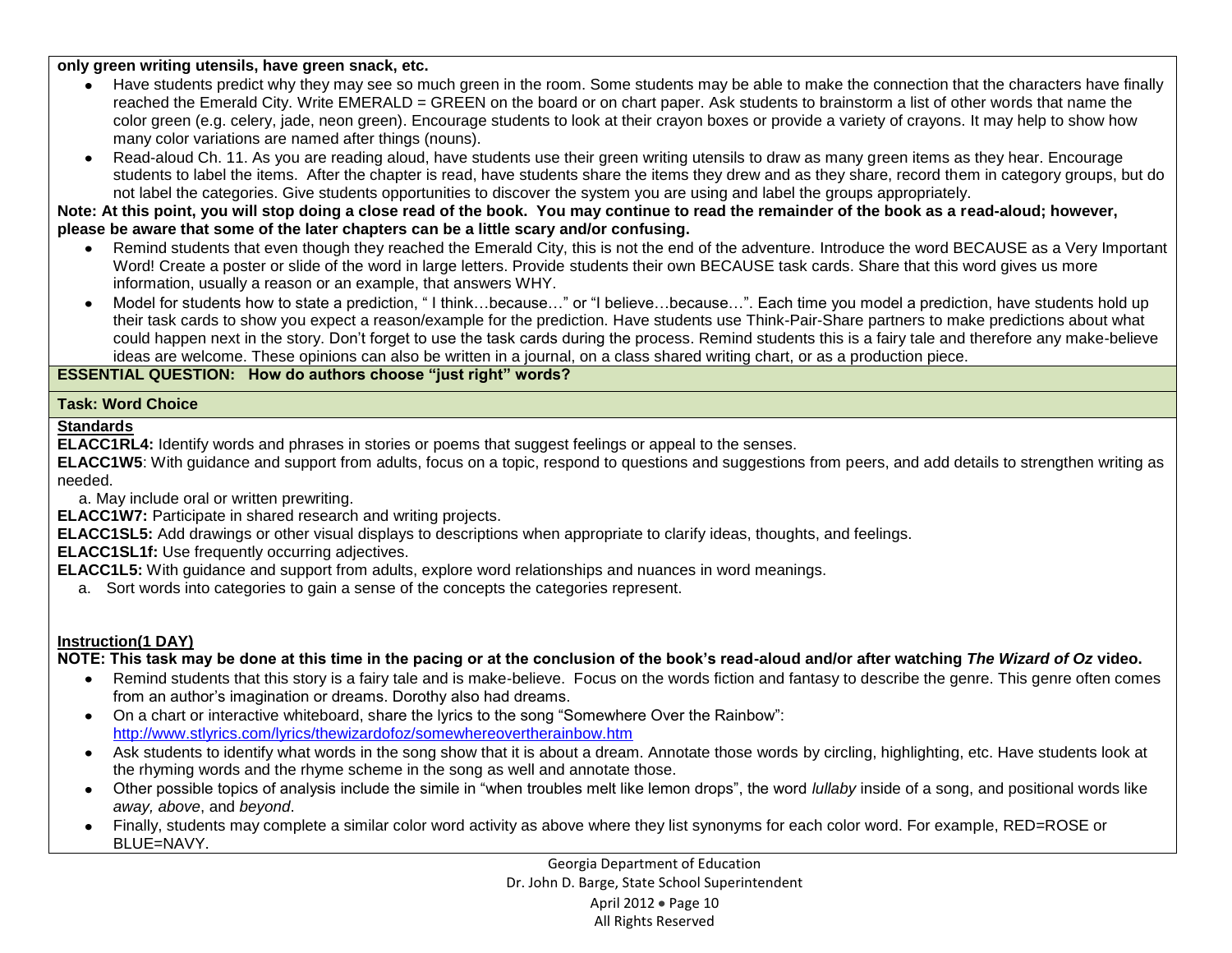### **(Optional research connection available here.)**

#### **Instruction(1 DAY)**

 $\bullet$ Share the book, song, video, or poem *Over in the Meadow* with students. The book by Ezra Jack Keats is the best choice for this task, but others can be used for more interactivity.

NOTE: There are many variations to this book/song/poem. If you choose more than one format to share, make sure you know if they share the same lyrics or words.

- Create a Venn diagram for the class to compare this text with the song "Somewhere Over the Rainbow". Be sure to include similarities of rhythm and rhyme, descriptive settings, positional words (over), repetition of phrases, stanzas or verses and differences of fantasy(dream) vs. reality, many animals vs. one animal, speaker, etc.
- Create a 3-column chart labeled animal, number, action word (verb). While rereading each verse or page, guide students in completing the chart with the animal name, the number of babies, and the action they take "in the sand and the sun".
- Highlight or annotate the rhyming pairs and the use of positional words in the text.  $\bullet$
- Other possible topics of analysis include quotation marks and the use of the word *said*, repetition of phrases inside of a stanza, and the setting of a meadow compared to a plain in *Wizard of Oz*.
- Have a MadLib-style frame structure printed out for each student in order to create a collaborative class book. Students will select their own words to place in the blanks and illustrate a picture that matches the details. (A technology connection could be made by using a template on a PowerPoint or Pixie slide.)

|        |                                                  | ın<br>the<br> | nn,<br>$+b$<br>an<br>,,,, | IIVC<br>,,,, | - -<br>neı<br>anı<br>шие |       |
|--------|--------------------------------------------------|---------------|---------------------------|--------------|--------------------------|-------|
| sıtıor | n <sup>2</sup><br>זדוב<br>つしこ<br>$\cdot$ $\cdot$ | nour          | noun                      | anımal       | animal                   | numbe |

#### **\*Assessment Opportunity**

## **ESSENTIAL QUESTION: How do authors create stories?**

**Task: Writing a Narrative**

### **The Wonderful Wizard of Oz**

After modeling the "Story Sack" for *The Wonderful Wizard of Oz*, students will select 5 items they would place in a "Story Sack" for their own journey. Students will then write a story with themselves as the main characters and choose a fantasy travel companion. In the story, students have to travel to a strange land through a strange mode of travel and describe all of the unusual people and the weird things they do while there, including items from their Story Sack.

### **Standards:**

**ELACC1W3:** Write narratives in which they recount two or more appropriately sequenced events, including some details regarding what happened, use temporal words to signal event order, and provide some sense of closure.

**ELACC1W5**: With guidance and support from adults, focus on a topic, respond to questions and suggestions from peers, and add details to strengthen writing as needed.

 **a.** May include oral or written prewriting.

**ELACC1L1:** Demonstrate command of the conventions of standard English grammar and usage when writing or speaking.

- **a.** Print all upper- and lowercase letters.
- **c.** Use singular and plural nouns with matching verbs in basic sentences (e.g. He hops; We hop).
- **e.** Use verbs to convey a sense of past, present, and future (e.g. Yesterday I walked home; Today I walk home; Tomorrow I will walk home).
- **i.** Use frequently occurring prepositions (e.g. *during, beyond, toward*).
- **ELACC1L2:** Demonstrate command of the conventions of standard English capitalization, punctuation and spelling when writing.
	- **a.** Capitalize dates and names of people.

Georgia Department of Education Dr. John D. Barge, State School Superintendent April 2012 • Page 11 All Rights Reserved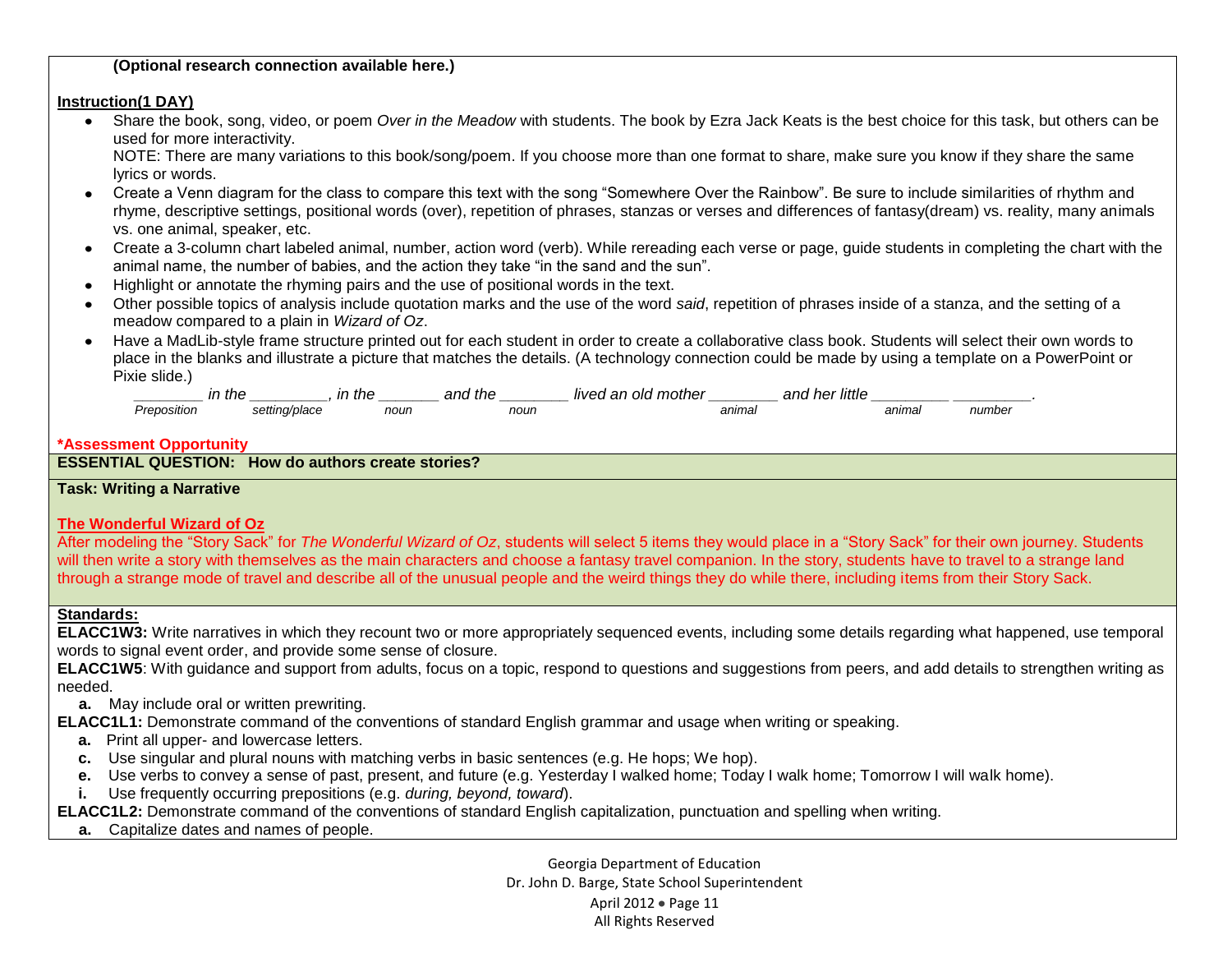- **b.** Use end punctuation for sentences.
- **d.** Use conventional spelling for words with common spelling patterns and for frequently occurring irregular words.
- **e.** Spell untaught words phonetically, drawing on phonemic awareness and spelling conventions.

#### **Instruction:**

**NOTE: This part of the unit should be initiated at a time during the unit when the teacher determines he/she has adequate days to provide small group/individual instruction and conferencing as needed to complete the task.** 

- Each of the steps outlined below should be modeled using the teacher's own Story Sack, including selecting items, creating a story map, etc. before the  $\bullet$ student independently begins each step.
- Provide students a sack or other container for their Story Sack. Prior to this day, directions should be sent home as to how to collect items for a Story Sack (5 items with 1 being connected to a character, 1 connected to a setting, and 3 additional detail items). Alternatively, if students do not have the resources at home, the teacher may provide choices in the classroom with a box for characters, a box for settings, and a box of additional items or pictures. Students should have their sack with 5 collected items ready at the beginning of this task.
- Give students a blank story map including boxes for setting, characters, and events (B/M/E or first/then/finally). Using the items in the Story Sack, students should place the items in an appropriate box and complete the story map using drawings, labels, or phrases.
- Use a Kid-Friendly Story Rubric with the class and make sure each student understands the components of the rubric. Make sure the anchor charts used during the unit are displayed for student referral including verbs, positional words, transitions, etc.
- After the teacher has modeled writing a narrative, students will now write a narrative using their Story Sack items and story maps.
- Teachers will then complete the process by modeling simple editing steps (i.e. capital letters, end punctuation, letter formation and spacing) and conferencing with students.
- Students will edit with teachers and peers and complete a final, published copy with detailed, colored illustrations. The publication of the story can be on a single page or as a "Story Across Pages".

### **PLANS FOR ASSESSMENT 2: CONNECTING READING TO WRITING AT GRADE-APPROPRIATE LEVEL**

### **PROMPT:**

### **Cinderella**

After reading several fairy tales and identifying the key elements of a fairy tale, students will create their own fairy tale based on a class-created anchor chart and writing map including characters, setting, and plot (sequence of events).

### **SKILL BUILDING TASKS**

*This unit is intended to meet the shared reading and writing workshop segments of a balanced literacy program. Reading foundational standards, while reinforced in this unit, should be taught directly during daily guided reading and explicit phonics instruction.*

**ESSENTIAL QUESTION: What makes a story a fairy tale?**

### **Task: Story Mapping**

### **Standards**

**ELACC1RL2:** Retell stories, including key details, and demonstrate understanding of their central message or lesson.

**ELACC1RL3**: Describe characters, settings, and major events in a story, using key details.

**ELACC1SL2**: Ask and answer questions about key details in a text read aloud or information presented orally or through other media.

**ELACC1L6:** Use words and phrases acquired through conversations, reading and being read to, and responding to texts, including frequently occurring conjunctions to signal simple relationships.

> Georgia Department of Education Dr. John D. Barge, State School Superintendent April 2012 • Page 12 All Rights Reserved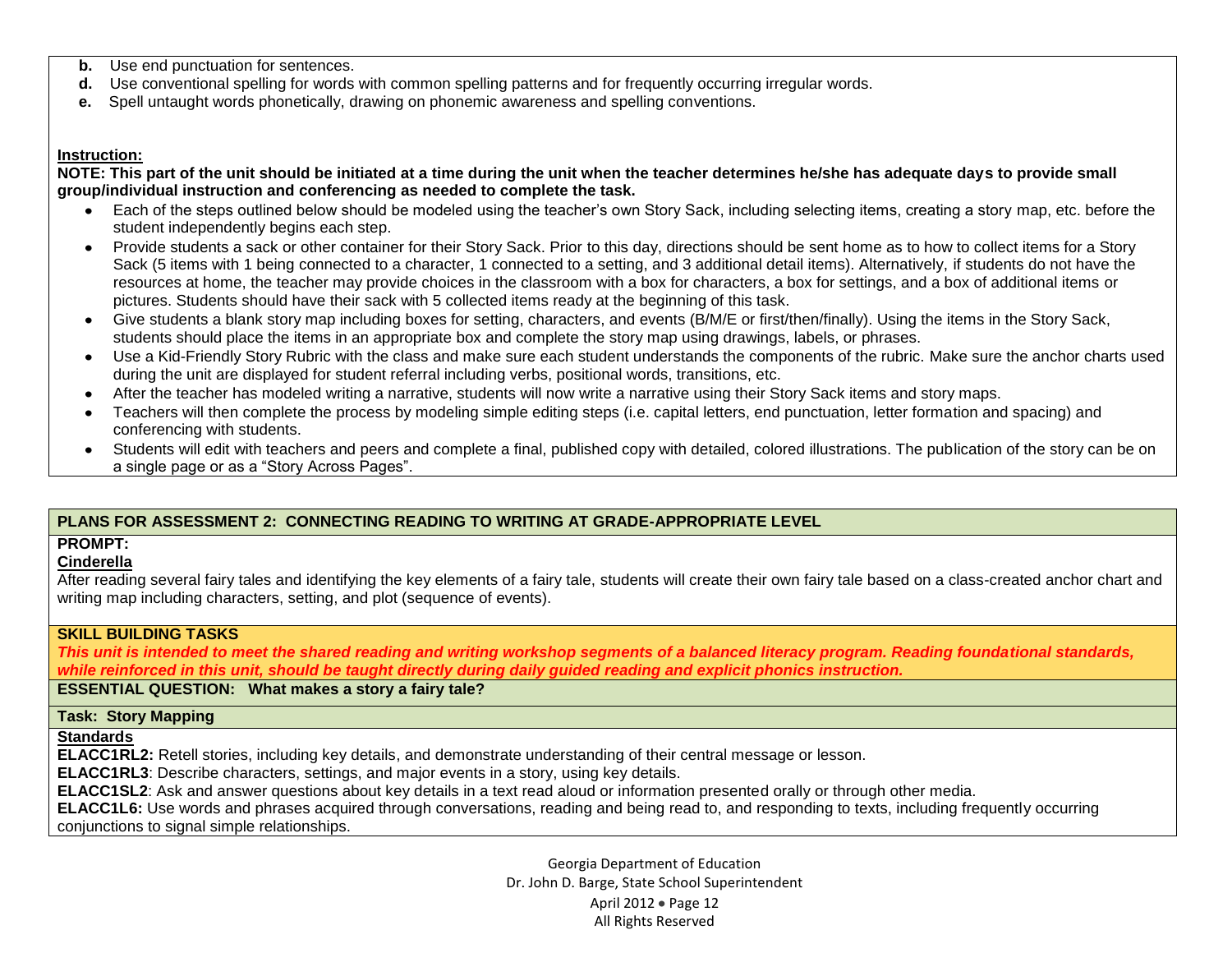## **Instruction (1 DAY)**

- $\bullet$ Go back to the "What is a Fairy Tale?" anchor chart created earlier in the unit. Review these elements with the students and use examples from *The Wonderful Wizard of Oz* to assess understanding. Ask students to brainstorm another list of fairy tales and give examples from each of those as well. For example, the talking mirror in Snow White is make-believe, the story of Rapunzel has a villain (or antagonist), or the royal characters in Sleeping Beauty. Most likely, students will suggest Cinderella as well, but try to wait to address that fairy tale.
- Introduce a Story Map with a beginning, middle, and end. Remind students of the beginning and ending fairy tale words (Once upon a Time and Happily Ever After), but ask what happened in the middle. Use a story map with a larger middle section to highlight the point that the events in the middle of the story include many of the key details:



Read-aloud one of the original Cinderella stories. Have students confirm it is a fairy tale by giving examples from the story to describe the fairy tale  $\bullet$ elements. Guide students to complete a BME Story Map based on that story.

### **\*Assessment Opportunity**

**ESSENTIAL QUESTION: How are all fairy tales alike?**

## **Task: Compare/Contrast Fairy Tale Elements**

### **Standards**

**ELACC1RL3**: Describe characters, settings, and major events in a story, using key details.

**ELACC1RL9:** Compare and contrast the adventures and experiences of characters in stories.

**ELACC1SL2**: Ask and answer questions about key details in a text read aloud or information presented orally or through other media.

### **Instruction (1 DAY)**

- Now that several fairy tales have been read, have students brainstorm a list of key characters from the fairy tales. As students are sharing characters,  $\bullet$ write these names in 2 different lists or on 2 different charts (1 for "good" characters and 1 for "evil" characters). Do not label these 2 groups yet; wait for students to discover the process you are using to sort the characters.
- Once students have identified the categories, label each group as Good vs. Evil. This is a great opportunity to also introduce the literary terms  $\bullet$ *protagonist* and *antagonist*. These are not 1<sup>st</sup> grade words, but students can begin to see word origins and stems through a short discussion of the 2 words. Have students give specific examples from the texts for each character and its placement in its given group.
- Most students have experience with fairy tales and students have already shared some of that background knowledge on the previous day, so feel free to include a second opportunity to add on to the lists with other fairy tale characters. Examples of protagonists include Snow White, Prince Charming, Little Mermaid, etc. and examples of antagonists include The Wicked Witch, The Queen, Cinderella's Step-sisters, etc.
- As a class, use a Venn diagram to compare/contrast *The Wizard of Oz* and *Cinderella*. Begin with the characters as a starting point and pay close attention to the fairy godmother/good witch/wizard connection. To encourage more student participation, use the **5 Ws + H** question words from earlier in the unit and ask students to use the word **BECAUSE** when sharing ideas.

### **ESSENTIAL QUESTION: How can the same story be told differently?**

**Task: Comparing different versions of the same Fairy Tale** 

### **Standards**

**ELACC1RL3:** Describe characters, settings, and major events in a story, using key details. **ELACC1RL7:** Use illustrations and details in a story to describe its characters, setting, or events.

> Georgia Department of Education Dr. John D. Barge, State School Superintendent April 2012 • Page 13 All Rights Reserved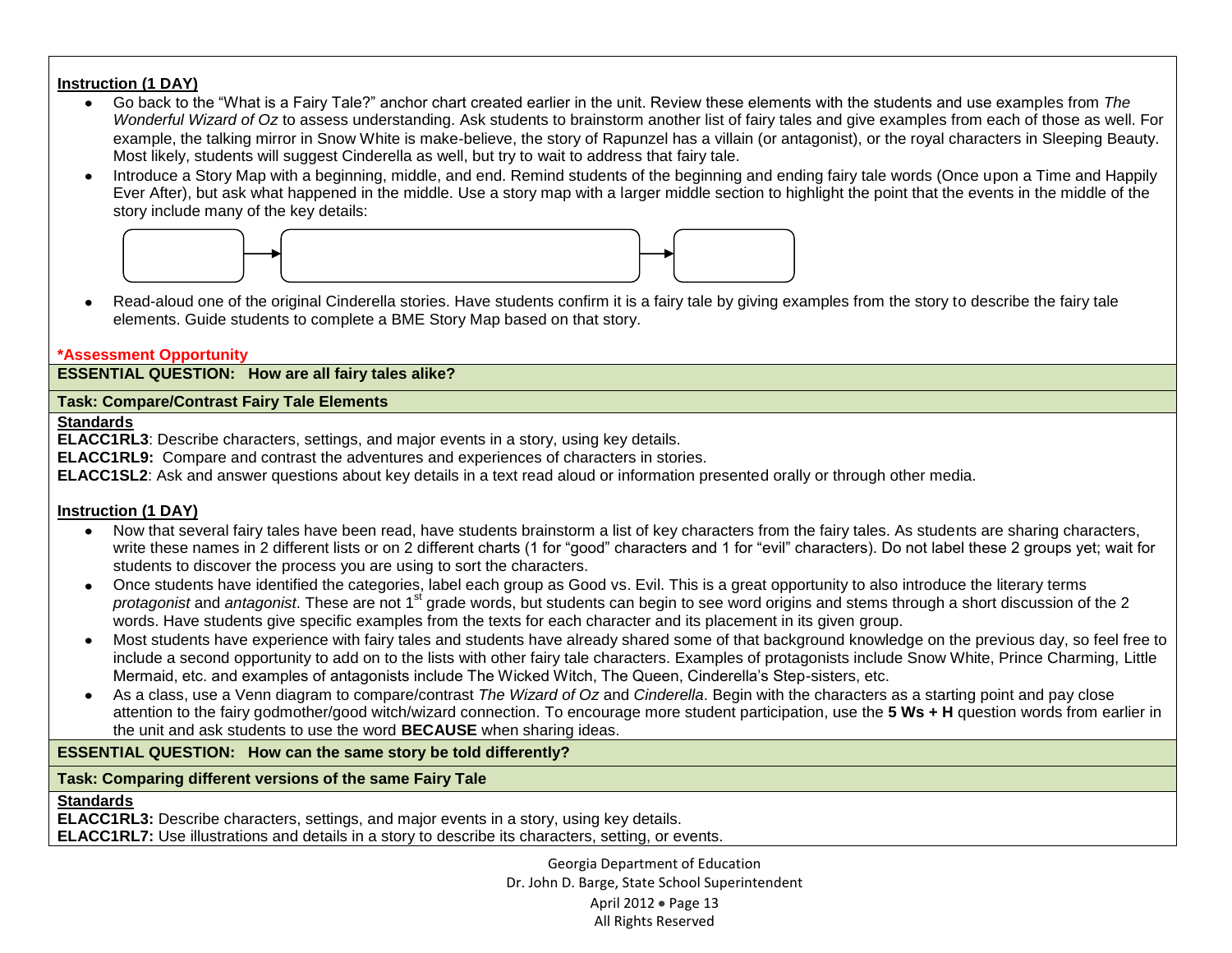**ELACC1RL9:** Compare and contrast the adventures and experiences of characters in stories**.**

**ELACC1W7:** Participate in shared research and writing projects.

**ELACC1SL1:** Participate in collaborative conversations with diverse partners about grade 1 topics and texts with peer and adults in small and larger groups.

### **Instruction(2-3 DAYS)**

- Read-aloud several other versions of Cinderella, such as *Cinder-Elly* and *Mufaro's Beautiful Daughters*. As you are reading, let students share ideas about how these stories relate to the original Cinderella.
- For each story, create a chart with the title and author of the book as well as the setting and character names. Use modeled writing to then write a few brief sentences to describe the plot. **(Optional research connection available here.)**
- Divide the class into groups and assign each group a different version. Using the story charts, ask each group to complete a Venn diagram comparing their group's version to the original Cinderella.
- Go back to the Fairy Tale anchor chart and check again to see if all of the elements are represented in each book.
- Use a Readers' Theater, such as the one found at<http://www.salem.k12.va.us/south/cinderella/play.htm>to allow students to practice reading skills and the use of the story elements in text. (This Reader's Theater focuses on Cinderella around the world and would be particularly appropriate if the optional research connection is included.)

### **ESSENTIAL QUESTION: How can poems be fairy tales?**

### **Task: Poetry as Literature/Rhyming Words**

### **Standards**

**ELACC1RL10:** With prompting and support, read prose and poetry of appropriate complexity for grade 1.

- **ELACC1RF2**: Demonstrate understanding of spoken words, syllables, and sounds (phonemes).
	- c. Isolate and pronounce initial, medial vowel, and final sounds (phonemes) in spoken single-syllable words.
	- d. Segment spoken single-syllable words into their complete sequence of individual sounds (phonemes).
- **ELACC1SL2:** Ask and answer questions about key details in a text read aloud or information presented orally or through other media.
- **ELACC1L1:** Demonstrate command of the conventions of standard English grammar and usage when writing or speaking.
	- b. Use common, proper, and possessive nouns.

**ELACC1L4:** Determine or clarify the meaning of unknown and multiple-meaning words and phrases based on grade 1 reading and content, choosing flexibly from an array of strategies.

- a. Use sentence-level context as a clue to the meaning of a word or phrase.
- b. Use frequently occurring affixes as a clue to the meaning of a word.
- c. Identify frequently occurring root words (e.g., look) and their inflectional forms (e.g., looks, looked, looking).

**ELACC1SL5:** Add drawings or other visual displays to descriptions when appropriate to clarify ideas, thoughts, and feelings.

## **Instruction(1 DAY)**

- Provide a visual of the poems:
	- "If I Were King" by A.A. Milne

[http://www.famouspoetsandpoems.com/poets/a\\_\\_a\\_\\_milne/poems/15339](http://www.famouspoetsandpoems.com/poets/a__a__milne/poems/15339)

 *"*A Great Lady" from *The Jingle Book* by Carolyn Wells

[http://www.gutenberg.org/files/24560/24560-h/24560-h.htm#Page\\_18](http://www.gutenberg.org/files/24560/24560-h/24560-h.htm#Page_18) (e-book)

- You may also provide student copies to use individually or to include in a poetry notebook.
- Identify why these poems are included with the fairy tale unit. In other words, what fairy tale elements are also included in these poems? Focus on the  $\bullet$  . inclusion of royalty as a main character, the settings of foreign lands, and the make-believe or dream world of each poem.
- Identify the rhyming words by highlighting and then making a chart with the rhyming pairs and label the rhyme scheme in pattern form.
- After identifying the rhyming pairs in "A Great Lady", tell students that most of these words are all nouns persons, places, or things. See if they can

Georgia Department of Education Dr. John D. Barge, State School Superintendent April 2012 • Page 14 All Rights Reserved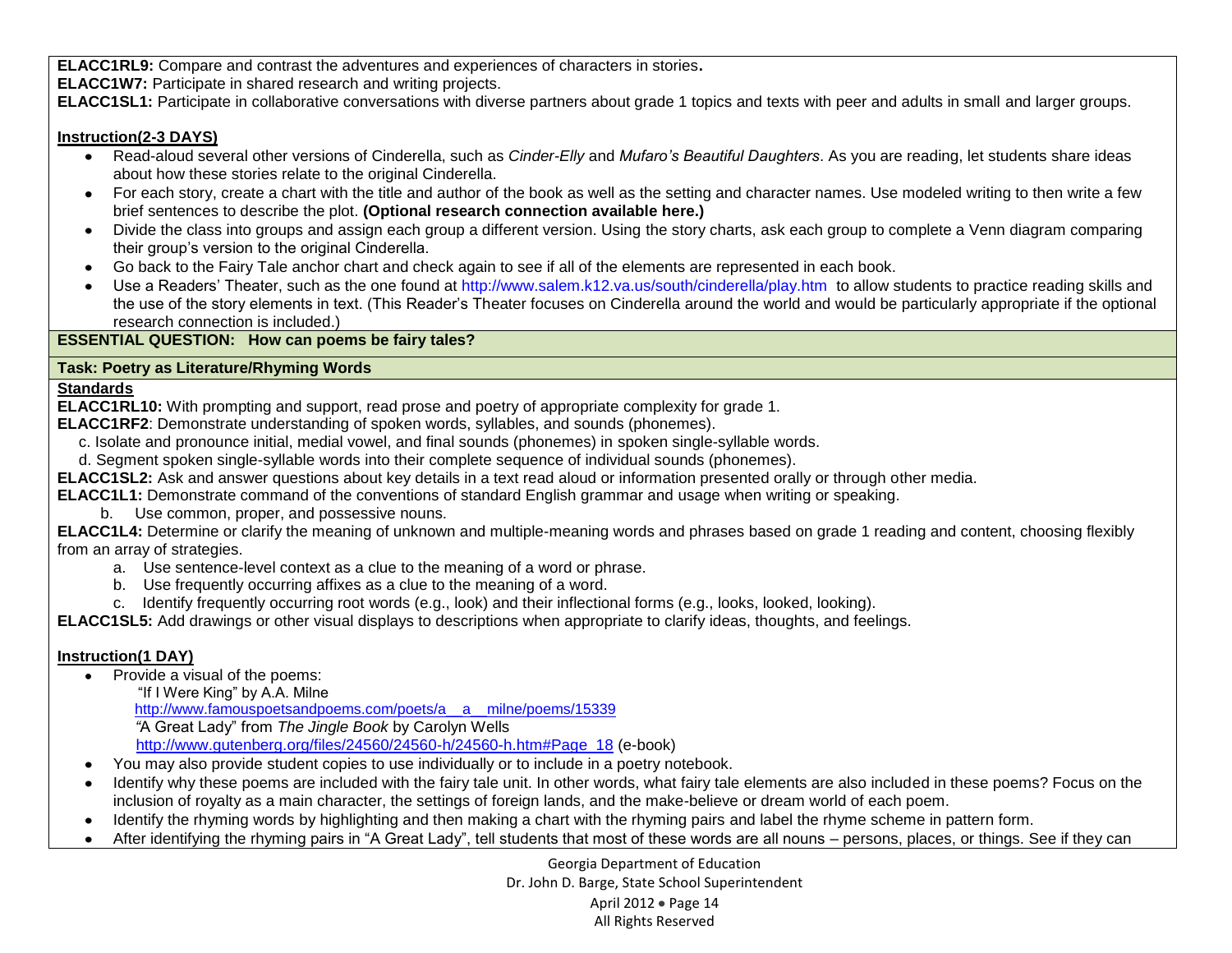identify the "non-nouns".

- After making a rhyming pair chart for "If I Were King", ask students if they see a common pattern among the rhyming pairs. Guide students to identify the first word as a place with a capital letter. Introduce these words as proper nouns because they name a specific place. Compare these to the common nouns from "A Great Lady". Have students take turns coming up to trace and/or highlight the capital letter as they read the proper noun.
- Ask students to select one of the poems and create an illustration for the poem if it were to be included in a children's book. Remind students to use details and words from the poem in their illustrations for a good picture-story match. As students are drawing, be sure to ask individual students to share what specific text examples they used when creating their illustrations.

#### **\*Assessment Opportunity**

**ESSENTIAL QUESTION: What elements make up a good Fairy Tale?**

#### **Task: Using story elements to write a Fairy Tale**

**Cinderella** 

**After reading several fairy tales and identifying the key elements of a fairy tale, students will create their own fairy tale based on a class-created anchor chart and writing map including characters, setting, and plot (sequence of events).**

### **Standards**

**ELACC1W3:** Write narratives in which they recount two or more appropriately sequenced events, including some details regarding what happened, use temporal words to signal event order, and provide some sense of closure.

**ELACC1W5:** With guidance and support from adults, focus on a topic, respond to questions and suggestions from peers, and add details to strengthen writing as needed.

**a.** May include oral or written prewriting.

- **ELACC1L1:** Demonstrate command of the conventions of standard English grammar and usage when writing or speaking.
	- **a.** Print all upper- and lowercase letters.
	- **c.** Use singular and plural nouns with matching verbs in basic sentences (e.g. He hops; We hop).
	- **e.** Use verbs to convey a sense of past, present, and future (e.g. Yesterday I walked home; Today I walk home; Tomorrow I will walk home).
	- **i.** Use frequently occurring prepositions (e.g. *during, beyond, toward*).

**ELACC1L2:** Demonstrate command of the conventions of standard English capitalization, punctuation and spelling when writing.

- **a.** Capitalize dates and names of people.
- **b.** Use end punctuation for sentences.
- **d.** Use conventional spelling for words with common spelling patterns and for frequently occurring irregular words.
- **e.** Spell untaught words phonetically, drawing on phonemic awareness and spelling conventions.

### **Instruction**

**NOTE: This part of the unit should be initiated at a time during the unit when the teacher determines he/she has adequate days to provide small group/individual instruction and conferencing as needed to complete the task.** 

- Provide students a blank Fairy Tale Elements chart (Characters Good & Evil, Setting, Sequence of Events BME with "Once upon a time" and "Happily Ever After" listed appropriately.).
- Review the Kid-Friendly Story Rubric with the class and make sure each student understands the components of the rubric. Make sure the anchor charts  $\bullet$ used during the unit are displayed for student referral including verbs, positional words, transitions, etc.
- Allow students to reference the anchor charts to prewrite ideas in the story map. Since coming up with original ideas for a fairy tale at this point in 1<sup>st</sup> grade may be difficult for some students, the teacher may choose to brainstorm ideas as a class and give several options for each character and setting. Students can then choose from a "menu" of ideas to write an original story.

Georgia Department of Education Dr. John D. Barge, State School Superintendent April 2012 • Page 15 All Rights Reserved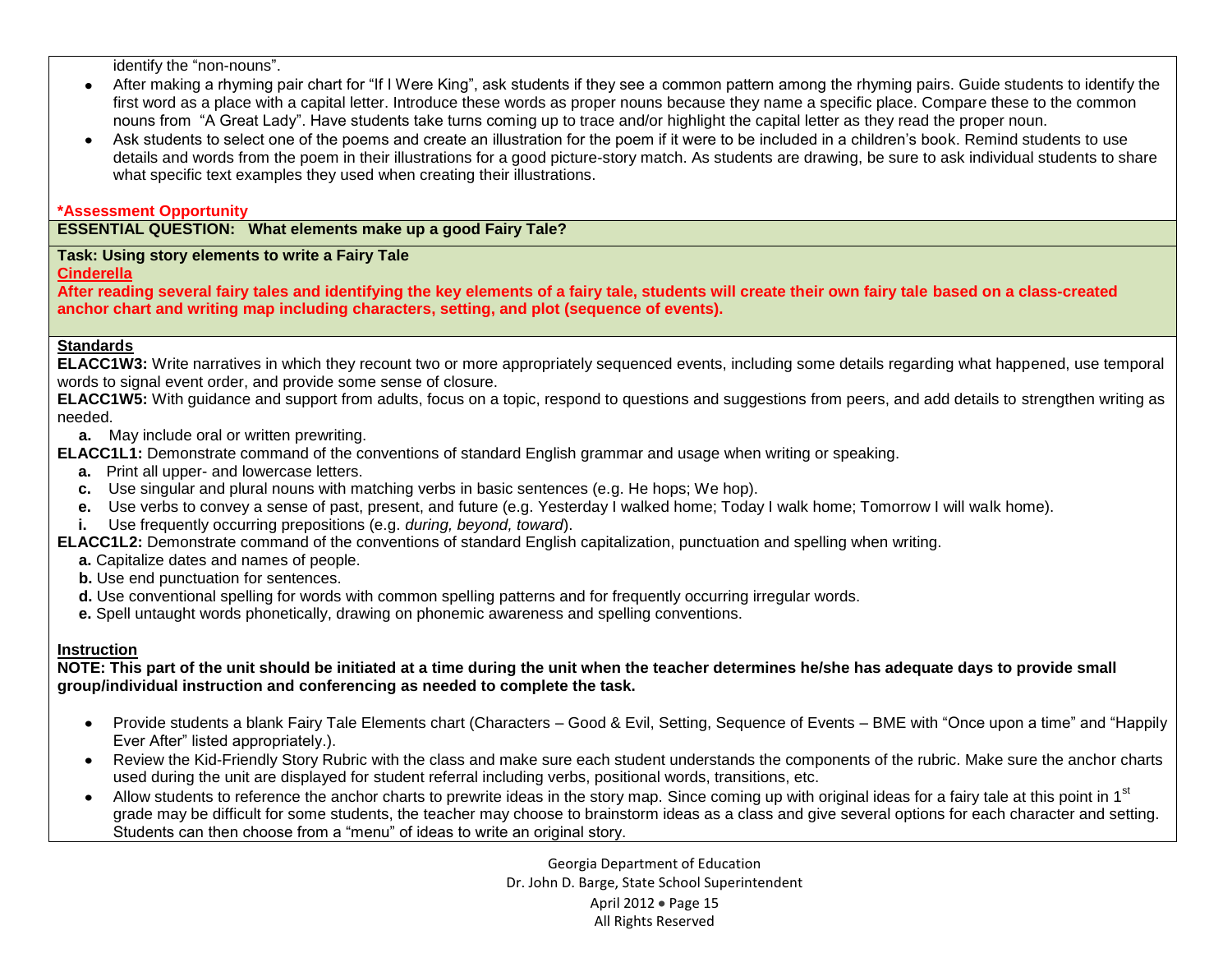- Encourage students to use the fairy tale beginning and endings.
- After the teacher has modeled writing a narrative, students will now write their own fairy tale from their prewriting.
- Teachers will then complete the process by modeling simple editing steps (i.e. capital letters, end punctuation, letter formation and spacing) and conferencing with students to make sure they are using the fairy tale elements in their own way.
- Students will edit with teachers and peers and complete a final, published copy with detailed, colored illustrations. The publication of the story can be on a single page or as a "Story Across Pages".
- Alternatively, students may publish their fairy tales using Pixie, PowerPoint, PhotoStory, or any other presentation program. Alternatively, they can use a program like Story Creator at [www.myths.e2bn.org.](http://www.myths.e2bn.org/)

### **PLANS FOR ASSESSMENT 3: CONNECTING READING TO WRITING AT GRADE-APPROPRIATE LEVEL**

### **PROMPT:**

### **How to Make an Apple Pie and See the World**

After reading *How to Make an Apple Pie and See the World*, Students will choose a "dish" they would like to make and tell a story detailing how and where they traveled across the world to collect the ingredients needed to make the dish.

### **SKILL BUILDING TASKS**

*This unit is intended to meet the shared reading and writing workshop segments of a balanced literacy program. Reading foundational standards, while reinforced in this unit, should be taught directly during daily guided reading and explicit phonics instruction.*

### **ESSENTIAL QUESTION: What happens between start and finish?**

### **Task: Steps in a Process – Retelling using Key Details**

**Standards**

**ELACC1RL1:** Ask and answer questions about key details in a text.

**ELACC1RL2:** Retell stories, including key details, and demonstrate understanding of their central message or lesson.

**ELACC1W3:** Write narratives in which they recount two or more appropriately sequenced events, including some details regarding what happened, use temporal words to signal event order, and provide some sense of closure.

**ELACC1W5:** With guidance and support from adults, focus on a topic, respond to questions and suggestions from peers, and add details to strengthen writing as needed.

 **a.** May include oral or written prewriting.

**ELACC1SL2:** Ask and answer questions about key details in a text read aloud or information presented orally or through other media.

**ELACC1L1:** Demonstrate command of the conventions of standard English grammar and usage when writing or speaking.

**b.** Use common, proper, and possessive nouns.

### **Instruction (3-4 DAYS):**

- Get together a discovery basket with several of the ingredients from the book (e.g. cinnamon stick, wheat, apple, sugar cane) and a world map. Before reading, allow students to explore the items and make predictions about the text.
- Read aloud *How to Make an Apple Pie and See the World*. After reading, ask students to compare their predictions with the story. Discuss what makes this story similar to the texts from Unit 1 (not reality, dreamer character, lands around the world) and different (real places, could be a real person, real ingredients to make a real dish). **This text bridges the gap between the fantasy and the reality while still focusing on narrative mentor text.**
- Provide the frame sentence: She took to to the topet to get a same sentence: She took to get a same sentence is the blanks based on the story. They should come up with transportation (noun), location (proper noun), and ingredient (noun). Guide students to use the sentence to

Georgia Department of Education Dr. John D. Barge, State School Superintendent April 2012 • Page 16 All Rights Reserved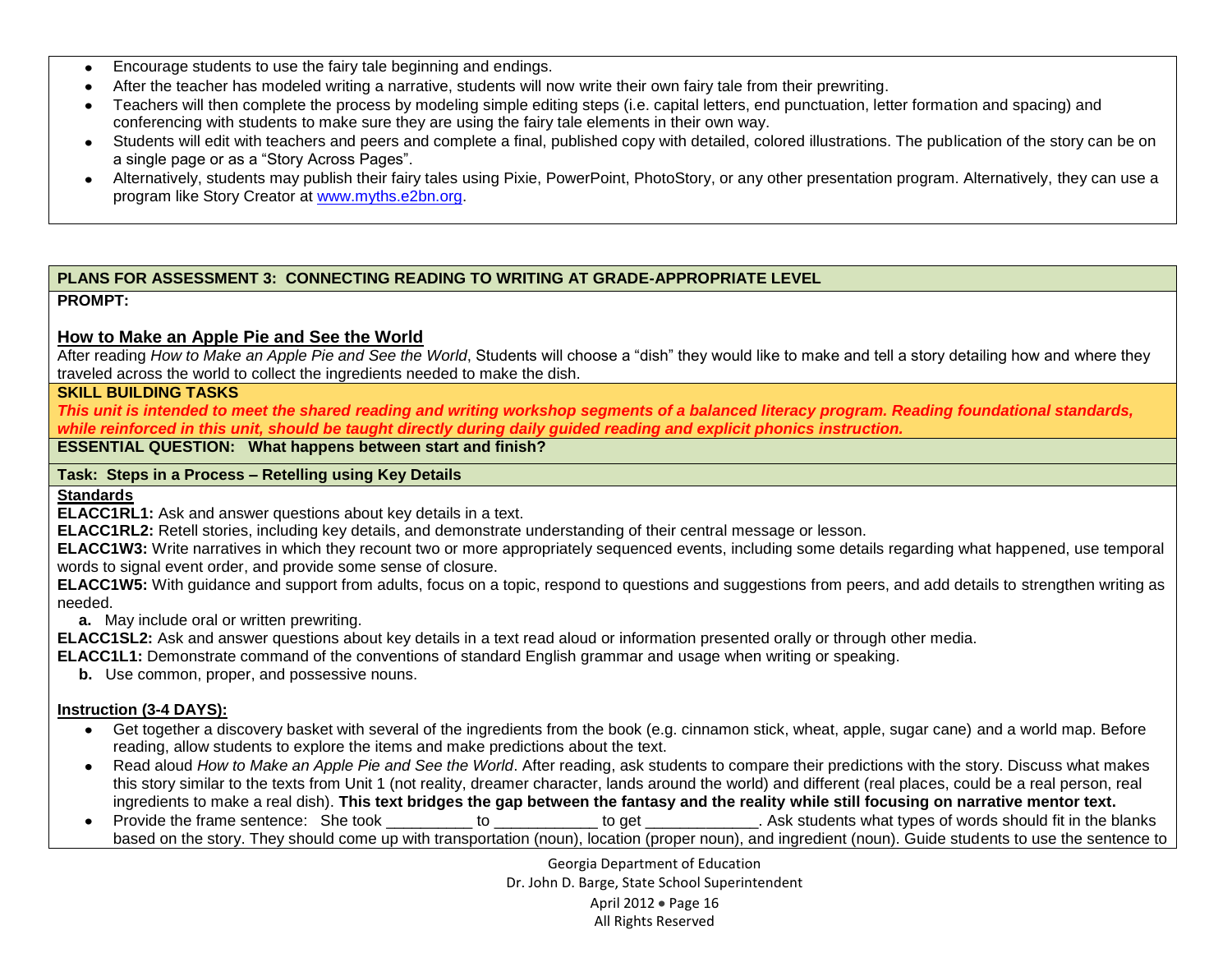retell orally a detail from the story. Then place the key nouns in a 3-column chart. Complete this until there are no more suggestions.

- Reread the story and have students check to make sure all details are on the chart. While creating the chart, you may want to address the common vs.  $\bullet$ proper noun rule introduced in the first half of the unit.
- Have students create their own 3-column chart. Each student should title their chart with a "dish" they would like to create. (This can be real or made up. It is not the accuracy of the recipe that matters.) Then, students need to list at least 5 ingredients in the far right column, 5 places to get those ingredients in the middle, and 5 ways to get to those places on the left.
- Students will use this chart to write a story about how they traveled to collect their ingredients for their dish. While students may use the frame sentences as the body of the story, encourage them to change the sentences a little each time by adding temporal words or vivid verbs.
- Once they have written the body of the story, reread the beginning and ending of the text and guide students to use creative beginnings and endings through peer and teacher conferences. Celebrate and share the great examples of creativity.

## **PLANS FOR ASSESSMENT 4: CONNECTING READING TO WRITING AT GRADE-APPROPRIATE LEVEL**

## **PROMPT:**

# **Me on My Map**

After reading Me on the Map, have students identify all of the places they live (i.e. city, state, house). Choose one of those places as the setting for a story. Create a graphic organizer web for everything you could see and do in that location. Write a personal narrative telling what you did one day in that location.

## **SKILL BUILDING TASKS**

*This unit is intended to meet the shared reading and writing workshop segments of a balanced literacy program. Reading foundational standards, while reinforced in this unit, should be taught directly during daily guided reading and explicit phonics instruction.*

**ESSENTIAL QUESTION: How can different settings/events be related?**

### **Task: Predicting and Sequencing Events**

### **Standards**

**ELACC1RI1:** Ask and answer questions about key details in a text.

**ELACC1RI3:** Describe the connection between two individuals, events, ideas, or pieces of information in a text.

**ELACC1RI6**: Distinguish between information provided by pictures or other illustrations and information provided by the words in a text.

**ELACC1RI10**: With prompting and support, read informational texts appropriately complex for grade 1.

**ELACC1RF4:** Read with sufficient accuracy and fluency to support comprehension.

- a. Read grade-level text with purpose and understanding.
- c. Use context to confirm or self-correct word recognition and understanding, rereading as necessary.
- **ELACC1SL2:** Ask and answer questions about key details in a text read aloud or information presented orally or through other media.

**ELACC1L1:** Demonstrate command of the conventions of standard English grammar and usage when writing or speaking.

b. Use common, proper, and possessive nouns.

**ELACC1L2:** Demonstrate command of the conventions of standard English capitalization, punctuation and spelling when writing.

d. Capitalize date and names of people and places.

## **Instruction (1 DAY):**

Create a pocket chart kit for *Me on the Map* by cutting a paperback copy of the book apart. Use the pictures only and then label index cards with the  $\bullet$ locations in the book (e.g. room, city, and continent). Ask students to match the picture with the correct label. Then, ask students to work together to guess the sequence of the book. Alternatively, this could be done with scanned images and text boxes on an interactive whiteboard.

> Georgia Department of Education Dr. John D. Barge, State School Superintendent April 2012 • Page 17 All Rights Reserved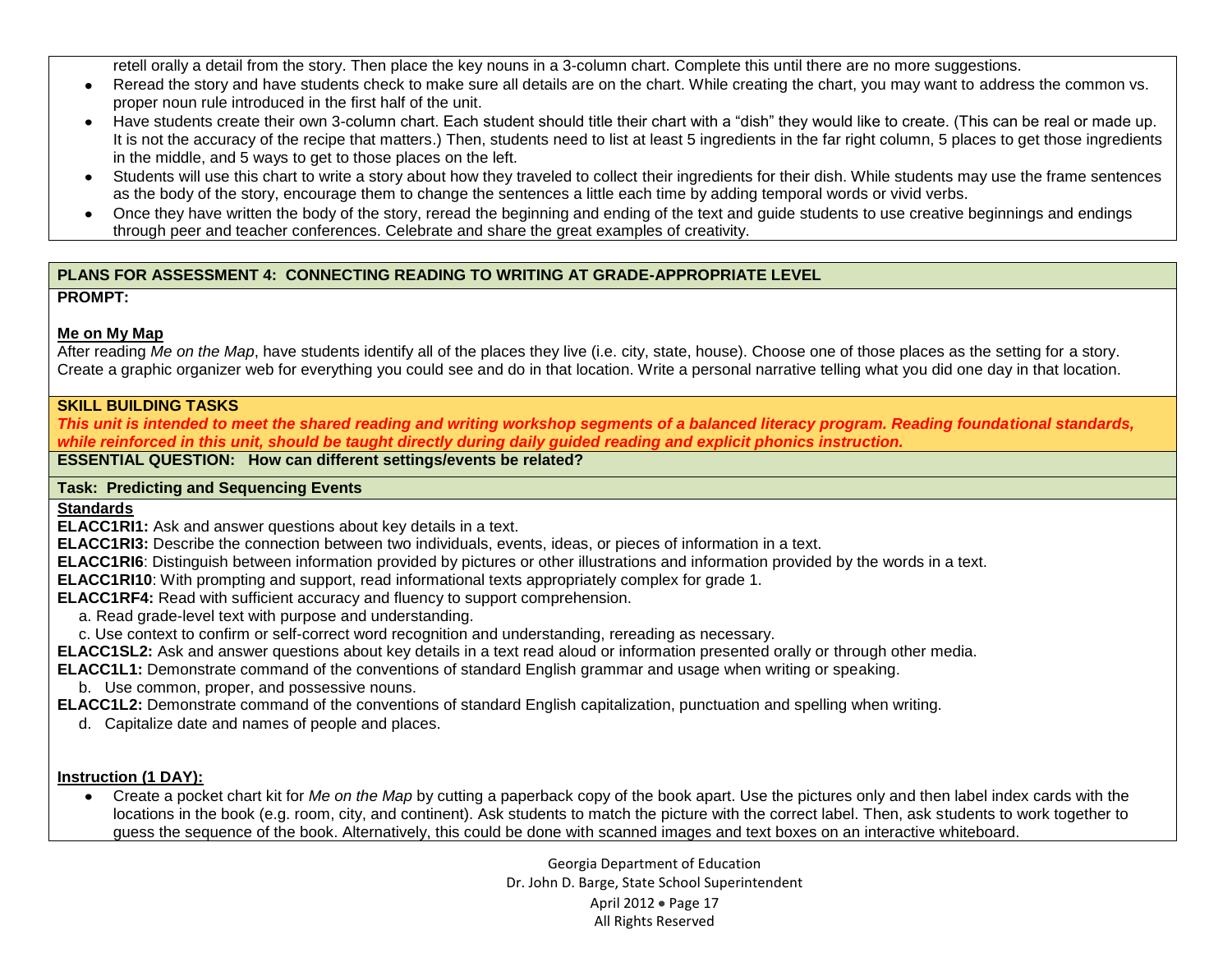- Once students have it correct or are at a point where they are not making any progress, stop and read the book aloud. After the read-aloud, ask students if they would like to correct the sequence. Discuss the correct sequence of smallest to biggest locations and how each is within the next.
- Review the definition of a noun from the first half of unit 1 and the difference between a common and proper noun. Use the locations from the book as a formative assessment for students understanding of this standard and then add these words to the list created previously or make a new chart to confirm the correct answers for student. Model and review the use of correct capitalization when writing these words.
- Continue using the text in guided reading groups and/or as an independent or center reading/listening activity. Allow students to practice retelling to a  $\bullet$ partner using the pocket chart items.

### **ESSENTIAL QUESTION: How do authors share the same information in different ways?**

### **Task: Compare/Contrast literary and informational texts**

### **Standards**

**ELACC1RL1 and ELACC1RI1:** Ask and answer questions about key details in a text.

**ELACC1RL3:** Describe characters, settings, and major events in a story, using key details.

**ELACC1RL5:** Explain major differences between books that tell stories and books that give information, drawing on a wide reading of a range of text types.

**ELACC1RL6:** Identify who is telling the story at various points in a text.

**ELACC1RL9:** Compare and contrast the adventures and experiences of characters in stories.

**ELACC1RI9:** Identify basic similarities in and differences between two texts on the same topic.

### **Instruction(1 DAY)**

- Create a chart that lists *Me on the Map* and *How to Make an Apple Pie and See the World* as the two categories or headings.
- Using the 5 Ws + H questions, have students share the key details about each story. Read a section of each text and specifically identify the speaker in each text.
- Using the items on the class-generated chart, have students create a Venn diagram comparing the two books.
- Once the diagrams are completed, model the creation of an anchor chart that describes Informational Text and one that describes Literary Text. These anchor charts can be works-in-progress and added onto throughout the year. Include each of the above texts as mentor examples. Students may also begin to create genre lists of these books in their reading and/or writing journals.

### **\*Assessment Opportunity**

**ESSENTIAL QUESTION: What is an atlas?**

### **Task: Writing facts and supporting details**

### **Standards**

**ELACC1RI1:** Ask and answer questions about key details in a text.

**ELACC1RI3:** Describe the connection between two individuals, events, ideas, or pieces of information in a text.

**ELACC1SL2:** Ask and answer questions about key details in a text read aloud or information presented orally or through other media.

**ELACC1SL5:** Add drawings or other visual displays to descriptions when appropriate to clarify ideas, thoughts, and feelings.

**ELACC1L2:** Demonstrate command of the conventions of standard English capitalization, punctuation and spelling when writing.

a. Capitalize dates and names of people and places.

b. Use end punctuation for sentences.

d. Use conventional spelling for words with common spelling patterns and for frequently occurring irregular words.

e. Spell untaught words phonetically, drawing on phonemic awareness and spelling conventions.

**Instruction (3-4 DAYS)**

Georgia Department of Education Dr. John D. Barge, State School Superintendent April 2012 • Page 18 All Rights Reserved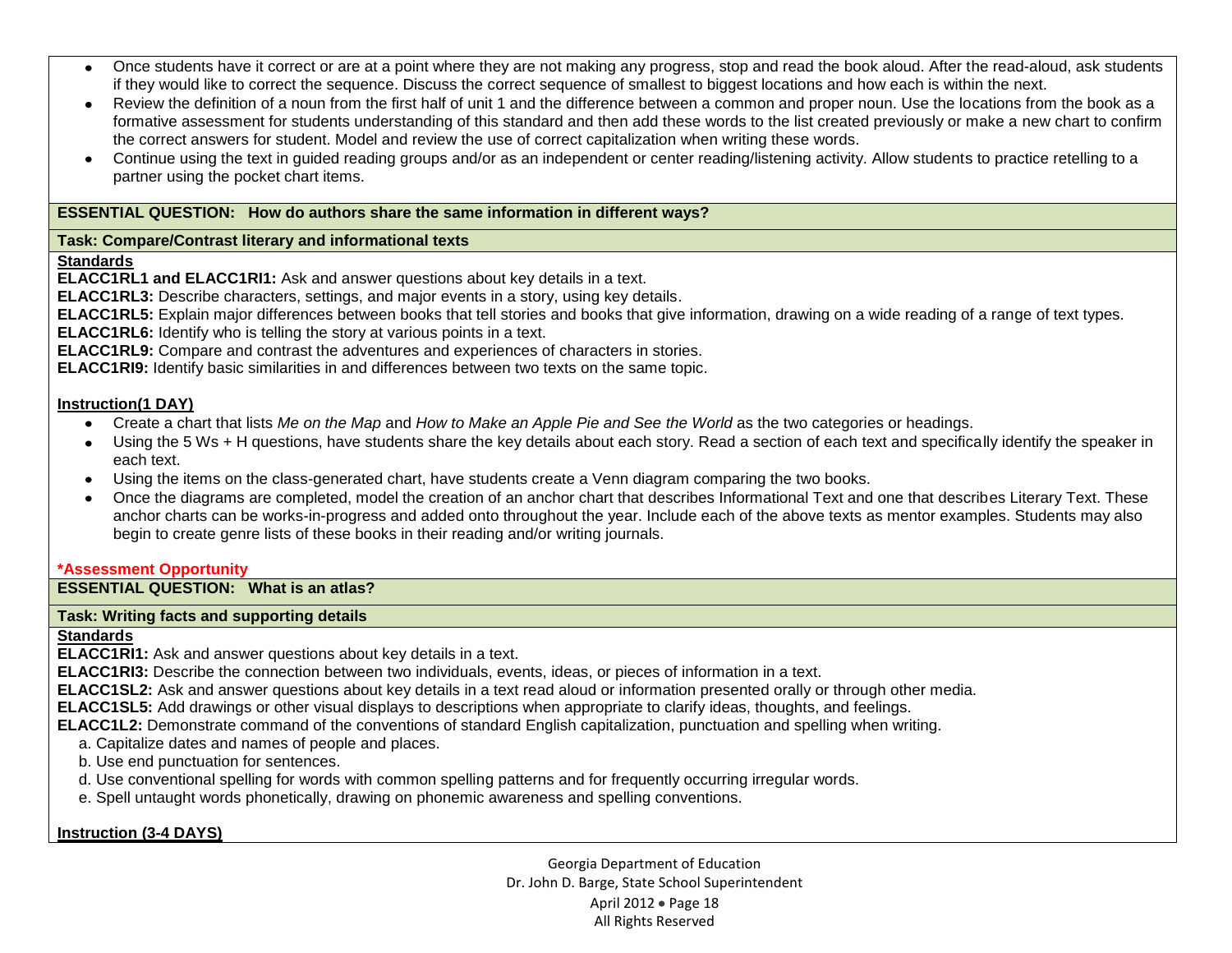**My Book of Maps:** Students will create their own atlas by making several maps related to their own place on the map. Review examples from *Me on the Map,* including a map of their room, a map of their state, or a map of the world. Alternatively, this can be done using a technology application like Pixie, Photo Story, or PowerPoint.

- Introduce the frame sentence: This is me on a map of my examples of maps for the students (city, state, country, etc.). Have students select a map and then orally share the frame sentence with the correct ending. Each day, guide students to create a couple pages of My Atlas. Provide them an appropriate map, which they will color, and glue on the page. Then students will write the appropriate frame sentence and add a second detail sentence of their own.
- Once each page is complete, students will create a My Atlas cover page and a paper doll of him. This paper doll should be attached with a string and housed in a pocket. When the book is complete, the attached paper doll can "travel" to each page while the student reads the book to a peer.
- A final page can be added to the back that includes a world map with continents and oceans labeled by the student to address the SS standards attached to this text.

### **\*Assessment Opportunity**

**ESSENTIAL QUESTION: How does an author introduce, tell, and conclude a good story?**

#### **Task: Writing a Personal Narrative**

### **Me on My Map**

**After reading** *Me on the Map***, have students identify all of the places they live (i.e. city, state, house). Choose one of those places as the setting for a story. Create a graphic organizer web for everything you could see and do in that location. Write a personal narrative telling what you did one day in that location.**

### **Standards**

**ELACC1W3:** Write narratives in which they recount two or more appropriately sequenced events, including some details regarding what happened, use temporal words to signal event order, and provide some sense of closure.

**ELACC1W5:** With guidance and support from adults, focus on a topic, respond to questions and suggestions from peers, and add details to strengthen writing as needed.

a. May include oral or written prewriting.

**ELACC1L1:** Demonstrate command of the conventions of standard English grammar and usage when writing or speaking.

- a. Print all upper- and lowercase letters.
- c. Use singular and plural nouns with matching verbs in basic sentences (e.g. He hops; We hop).
- e. Use verbs to convey a sense of past, present, and future (e.g. Yesterday I walked home; Today I walk home; Tomorrow I will walk home).
- j. Produce and expand complete simple and compound declarative sentences in response to prompts.

**ELACC1L2:** Demonstrate command of the conventions of standard English capitalization, punctuation and spelling when writing.

- a. Capitalize dates and names of people.
- b. Use end punctuation for sentences.
- d. Use conventional spelling for words with common spelling patterns and for frequently occurring irregular words.
- e. Spell untaught words phonetically, drawing on phonemic awareness and spelling conventions.

### **Instruction**

**NOTE: This part of the unit should be initiated at a time during the unit when the teacher determines he/she has adequate days to provide small group/individual instruction and conferencing as needed to complete the task.** 

• Provide students a blank Story Map.

Georgia Department of Education Dr. John D. Barge, State School Superintendent April 2012 · Page 19 All Rights Reserved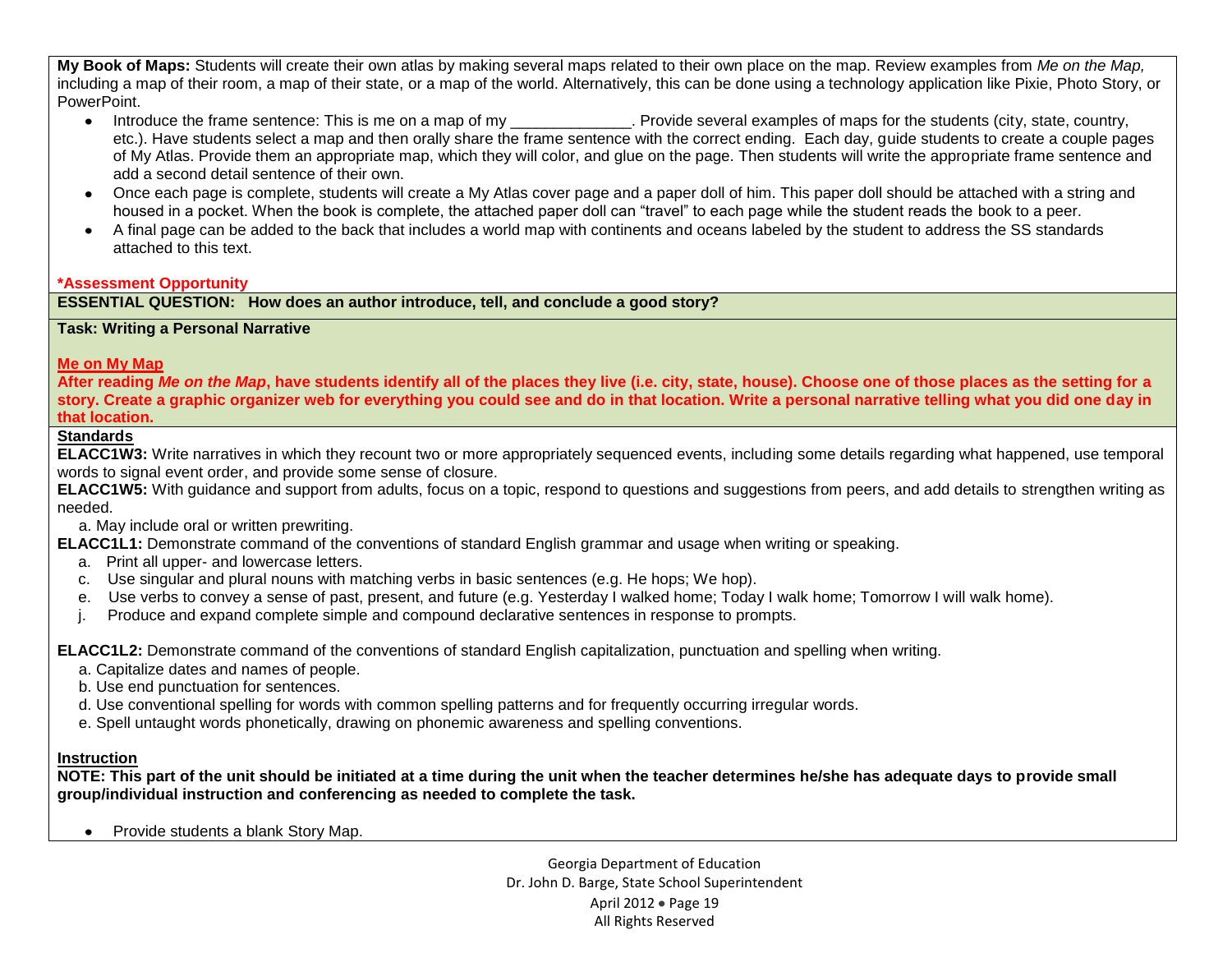- Review a Kid-Friendly Story Rubric with the class and make sure each student understands the components of the rubric. Make sure the anchor charts used during the unit are displayed for student referral including literary texts, common/proper nouns, verbs, positional words, transitions, etc.
- Ask students to choose one of the "maps" from their atlases as the setting and write that in the story map. Also, list themselves as the main characters. At this time, there is no need to include an additional character – they can be added later.
- The teacher models the story map process by selecting a map, herself as the main character, and the process of generating ideas or events that could happen in that location. Students will then complete the brainstorm process by entering their own ideas on the Story Map.
- The teacher should reread the first page of each of the above stories and lead students to including good introduction sentences to begin their writing.
- Then, students will continue writing their sequenced events into their stories.
- Finally, reread the final pages of each book and guide students to create good endings.
- Teachers will then complete the process by modeling simple editing steps (i.e. capital letters, end punctuation, letter formation and spacing) and conferencing with students to make sure they are using the fairy tale elements in their own way.
- Students will edit with teachers and peers and complete a final, published copy with detailed, colored illustrations. The publication of the story can be on a single page or as a "Story Across Pages".

### **ESSENTIAL QUESTION: How do poets share their ideas?**

#### **Task: Poetry analysis**

#### **Standards**

**ELACC1RL6:** Identify who is telling the story at various points in a text.

- **ELACC1RL10:** With prompting and support, read prose and poetry of appropriate complexity for grade 1.
- **ELACC1RF2:** Demonstrate understanding of spoken words, syllables, and sounds (phonemes).
	- c. Isolate and pronounce initial, medial vowel, and final sounds (phonemes) in spoken single-syllable words.
	- d. Segment spoken single-syllable words into their complete sequence of individual sounds (phonemes).
- **ELACC1SL2:** Ask and answer questions about key details in a text read aloud or information presented orally or through other media.
- **ELACC1L1:** Demonstrate command of the conventions of standard English grammar and usage when writing or speaking.
	- b. Use common, proper, and possessive nouns.

**ELACC1SL5:** Add drawings or other visual displays to descriptions when appropriate to clarify ideas, thoughts, and feelings.

### **Instruction (1 DAY)**

- Provide the poem "Nobody Knows Where Our Bus Driver Goes" on chart paper or the interactive whiteboard for students. You may also provide student  $\bullet$ copies to use individually or to include in a poetry notebook.
- Read aloud the poem to the class as they follow along on either copy. Ask students to identify what they noticed about the poem. Some examples to elicit include rhyming words, repetition of phrases, such as "Nobody knows", and the proper noun Mars.
- Allow students to highlight or circle rhyming word pairs in the text. Point out the new example of rhyming word pairs that are not in sequential lines. Guide students in identifying the rhyme scheme and labeling it with letters.
- Listen to the poem as a song and share with students the relationship, poems + music = songs. Other words to share/introduce include lyrics, verses/stanzas, and refrains.
- Reread the poem and encourage students to read the repeating parts chorally.
- Ask students if they can guess why this poem may be introduced in our unit about maps. Many students will find the word map in the text. Brainstorm a list of all the places the bus driver could go while the kids are at school. Use a common vs. proper noun chart and allow students to come write their ideas on the chart using appropriate punctuation and phonetic spelling.
- Orally, create additional stanzas as a class using the brainstormed locations and the rhyme scheme.
- Students may illustrate a stanza of the poem or one of the newly created stanzas as a response. $\bullet$

Georgia Department of Education Dr. John D. Barge, State School Superintendent April 2012 • Page 20 All Rights Reserved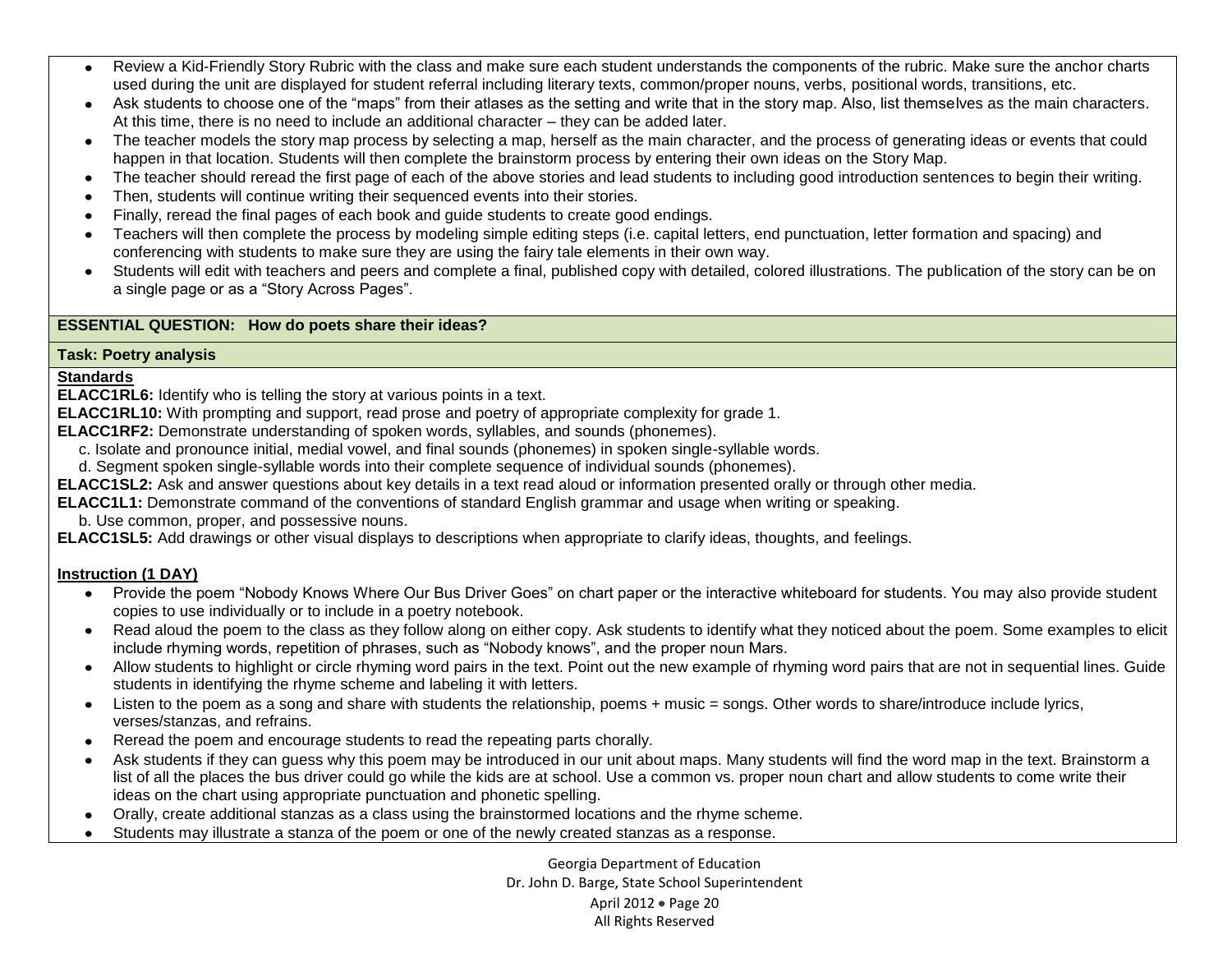### **\*Assessment Opportunity**

### **PLANS FOR ASSESSMENT 5: CONNECTING READING TO WRITING AT GRADE-APPROPRIATE LEVEL**

#### **PROMPT:**

### **A Drop of Water**

In this writing task, students become a drop of water. Using the information *in Follow the Water from Brook to Ocean* and *Water's Way*, students create a flow chart showing how a raindrop moves from one place to another. Students will have to use the point of view of the raindrop but will use the flow chart to tell what they did in each step finally coming to a resting place.

### **NOTE: This part of the unit is heavily connected to the 1st grade GPS about the Water Cycle. For optimum student understanding, ELA lessons should be integrated with the science lessons.**

### **SKILL BUILDING TASKS**

*This unit is intended to meet the shared reading and writing workshop segments of a balanced literacy program. Reading foundational standards, while reinforced in this unit, should be taught directly during daily guided reading and explicit phonics instruction.*

**ESSENTIAL QUESTION: How do sounds influence reading?**

#### **Task: Sensory Details**

**Standards**

**ELACC1RL1:** Ask and answer questions about key details in a text.

**ELACC1RL4:** Identify words and phrases in stories or poems that suggest feelings or appeal to the senses.

**ELACC1RF4:** Read with sufficient accuracy and fluency to support comprehension.

b. Read grade-level text orally with accuracy, appropriate rate, and expression.

**ELACC1SL1:** Participate in collaborative conversations with diverse partners about grade 1 topics and texts with peer and adults in small and larger groups. **ELACC1SL2:** Ask and answer questions about key details in a text read aloud or information presented orally or through other media.

### **Instruction(2-3 DAYS)**

- Ask students to close their eyes and listen carefully. Provide several examples of weather sounds. Examples include rain sticks, taps and claps, storm  $\bullet$ recordings, rain dance music, etc. When students open their eyes, have students Think-Pair-Share about the sounds they heard. Share these ideas quickly with the class and make the connection that they all have to do with weather and rain.
- Discuss the importance of rain using high-level questions, such as:
	- o Why do we need rain?
	- o What makes rain?
	- o What would happen if we had too much or not enough rain?
	- o What are sounds rain makes?
- Show the PBS Reading Rainbow video *Bringing the Rain to Kapiti Plain* (or read the book). Discuss and have students share details from the book by answering 5 Ws + H questions.
- Identify the setting of the book as Kenya and locate Kenya on the map. Identify it as a country and then add the name of the continent and the oceans nearby. Refer back to *Me on the Map* and guide students in a discussion of how that book would change for a child who lives in Kenya. Have students identify any other connections they can make between the two books (make sure repetitive lines comes is shared as an example).
- Provide students a copy of the repetitive parts of the book and/or display them for the class. Reread the book and allow students to chorally chant the repetitive parts of the book.

Georgia Department of Education Dr. John D. Barge, State School Superintendent April 2012 • Page 21 All Rights Reserved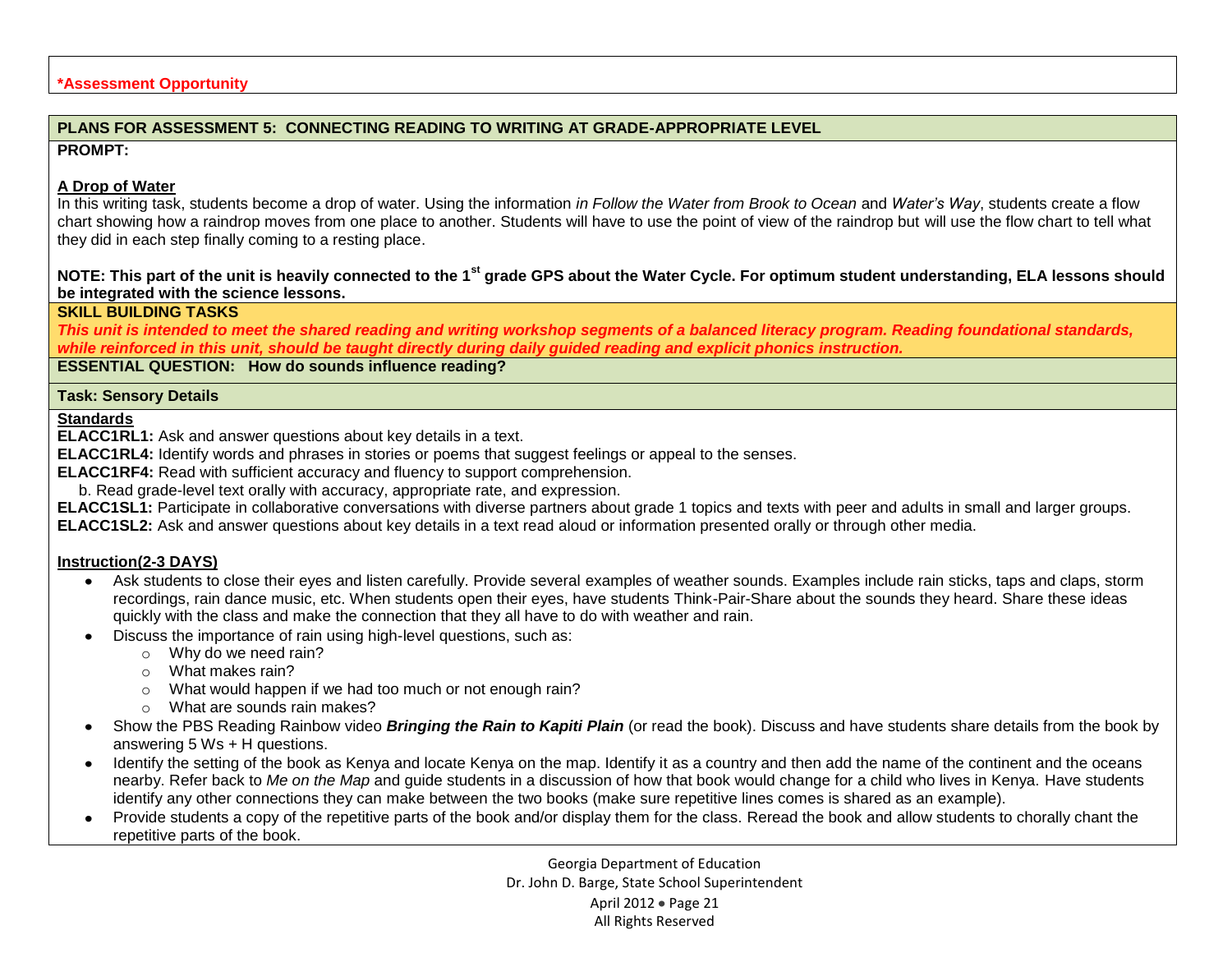- In Kapiti Plain, the rainmaker was the bow and arrow. Share the rain stick and other rain sounds again and talk about how different cultures communicate  $\bullet$ about rain (e.g. Native American rain dances). Ask students if their culture has any traditions about rain and weather (old wives' tales are another good example).
- Share the poem "Where is the Rain?" and/or the chant "Rain Song" at [http://www.canteach.ca/elementary/africasong.html.](http://www.canteach.ca/elementary/africasong.html)  $\bullet$
- Allow students to repeat the chants, use class-made rain sticks, and dance as the poems/chants are read.
- Talk about the feeling of the characters (animals) in the story and poems when there is no rain. Ask students to identify specific examples from the text and use the word BECAUSE when sharing their ideas.
- You may want to introduce the word onomatopoeia and ask students to brainstorm a list of rain words that name a sound (e.g. pitter patter, clap of thunder, drip drop, etc.) "Rain Song" also has two African words that name a sound.

### **ESSENTIAL QUESTION: What other types of maps are there?**

### **Task: Using a flowchart**

### **Standards**

**ELACC1RI1:** Ask and answer questions about key details in a text.

**ELACC1RI2:** Identify the main topic and retell key details of a text.

**ELACC1RI7:** Use illustrations and details in a text to describe its key ideas.

**ELACC1SL1:** Participate in collaborative conversations with diverse partners about grade 1 topics and texts with peers and adults in small and larger groups.

### **Instruction (1-4 DAYS)**

### **NOTE: This task can be done before, after, or during the study of the steps of the Water Cycle in science standards.**

- Give students a large cutout of a raindrop or have them trace one in their journal. Tell students you will read a book aloud to them about the Water Cycle and tell them their job is to record all of the places that a drop of water can be found in the book. Just like the child in *Me on the Map* can live in more than one place at a time, so can water. This can be done through illustrations or words.
- Read aloud *Water's Way* or any other book about the water cycle. Give time for students to record information. After reading, let students share their  $\bullet$ recordings and place these on a class-generated chart. Align each idea to a step in the Water Cycle. (This can be done with categories already labeled, using the discovery method, or sorted after the words are recorded, depending on the level of understanding of the science standards.)
- Review the book as a class using the illustrations to confirm the recorded information.
- Provide a copy of a flow chart. Explain that maps do not just have to be about a physical location, like in *Me on the Map*. For example, a Story Map  $\bullet$ provides information about how to get through a story. A flow chart shows how to get through the steps of a process. Fill in the steps of a flowchart for the water droplet in the story or provide descriptions already written for students to sequence in a flowchart.
- Review the anchor chart of temporal/transition words from earlier in the unit. Show how these words go on the arrows of a flowchart between events.  $\bullet$
- Have students use their droplets to share with a classmate their oral retelling of how the water flows through the water cycle.
- This process can be repeated with *Follow the Water from Brook to Ocean*. In this story the water droplets actually become water and show how the  $\bullet$ different bodies of water are connected. Another flowchart showing the path of the water can be used.
- Additionally, the vocabulary connected to the names of the bodies of water (e.g. brook) can be used as an enrichment activity.  $\bullet$

### **ESSENTIAL QUESTION: How can I organize connected ideas?**

### **Task: Mind mapping or webbing**

### **Standards**

**ELACC1RI1:** Ask and answer questions about key details in a text. **ELACC1RI2:** Identify the main topic and retell key details of a text.

> Georgia Department of Education Dr. John D. Barge, State School Superintendent April 2012 • Page 22 All Rights Reserved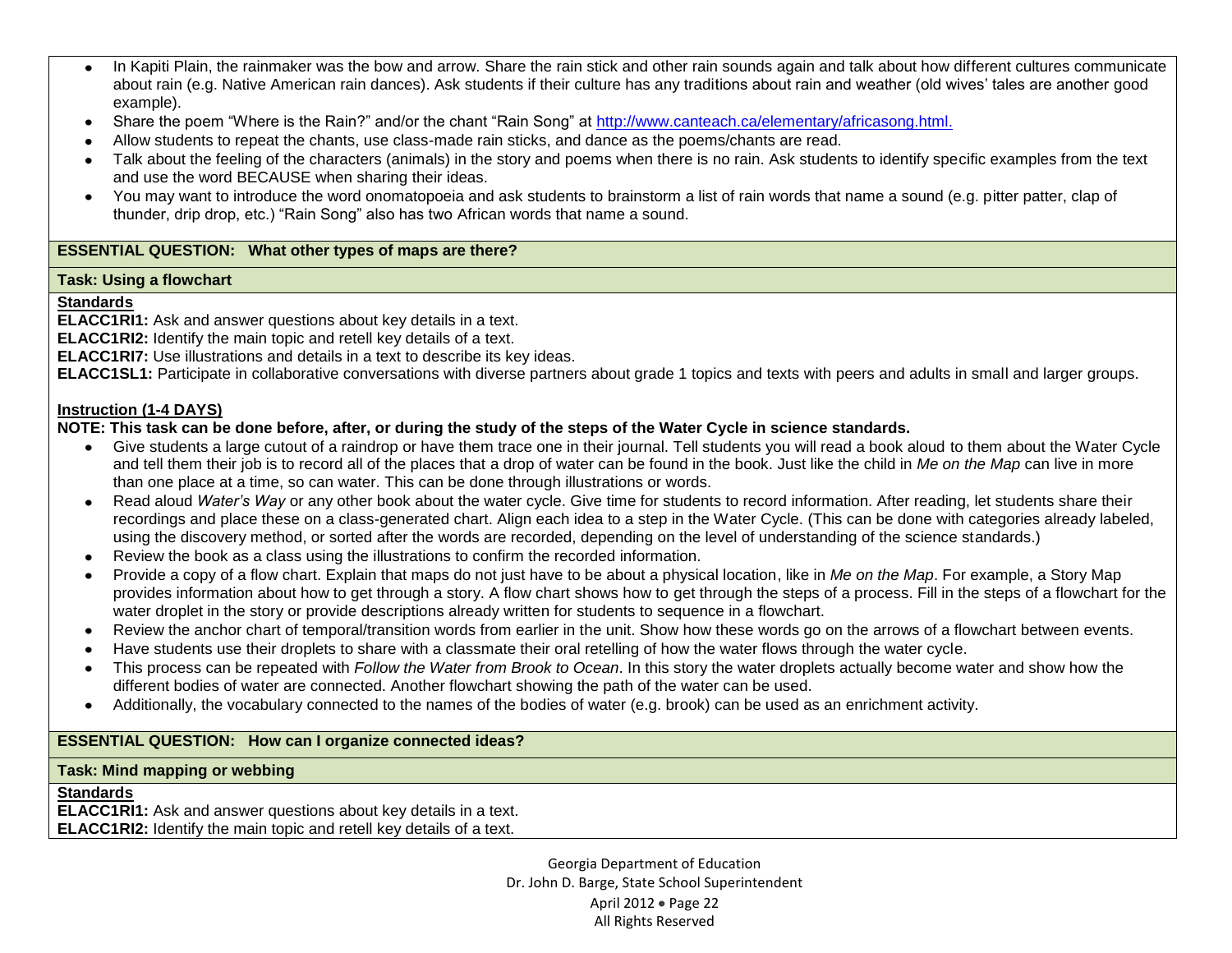**ELACC1RI7:** Use illustrations and details in a text to describe its key ideas.

**ELACC1SL1:** Participate in collaborative conversations with diverse partners about grade 1 topics and texts with peers and adults in small and larger groups.

### **Instruction**

- Share the title of the book *Water, Water, Everywhere*. Ask students to predict what the book will be about. Use the word WATER as the key concept for the task. Show students how to create a mind map or a web using WATER as the center.
- Before reading the book, ask students to generate ideas from previous texts and background knowledge that could be included on the map. Show students how to connect ideas on the map using text boxes and connecting lines/arrows. This can be done digitally as well using Kidspiration.
- Read aloud the book to the class and ask students to look for additional ideas that could be included on the map/web. At the conclusion of the book, ask for students-generated additions and allow students to come show where the ideas should go using connectors and text boxes.
- Students and teachers can also create a Wordle document to show the key concepts and details about water and the water cycle.

### **\*Assessment Opportunity**

## **ESSENTIAL QUESTION: How do I write as another character?**

# **Task: Writing a 1st person narrative**

## **A Drop of Water**

**In this writing task, students become a drop of water. Using the information** *in Follow the Water from Brook to Ocean* **and** *Water's Way***, students create a flow chart showing how a raindrop moves from one place to another. Students will have to use the point of view of the raindrop but will use the flow chart to tell what they did in each step finally coming to a resting place.**

## **Standards**

**ELACC1W3:** Write narratives in which they recount two or more appropriately sequenced events, including some details regarding what happened, use temporal words to signal event order, and provide some sense of closure.

**ELACC1W5:** With guidance and support from adults, focus on a topic, respond to questions and suggestions from peers, and add details to strengthen writing as needed.

a. May include oral or written prewriting.

**ELACC1L1:** Demonstrate command of the conventions of standard English grammar and usage when writing or speaking.

- a. Print all upper- and lowercase letters.
- c. Use singular and plural nouns with matching verbs in basic sentences (e.g. He hops; We hop).
- e. Use verbs to convey a sense of past, present, and future (e.g. Yesterday I walked home; Today I walk home; Tomorrow I will walk home).
- i. Use frequently occurring prepositions (e.g. *during, beyond, toward*).

**ELACC1L2:** Demonstrate command of the conventions of standard English capitalization, punctuation and spelling when writing.

- b. Use end punctuation for sentences.
- d. Use conventional spelling for words with common spelling patterns and for frequently occurring irregular words.
- e. Spell untaught words phonetically, drawing on phonemic awareness and spelling conventions.

### **Instruction**

**NOTE: This part of the unit should be initiated at a time during the unit when the teacher determines he/she has adequate days to provide small group/individual instruction and conferencing as needed to complete the task.** 

Give students a blue water droplet cutout. Allow students to either paste a photo of their face on the droplet or draw a picture of their own face on the droplet. Explain that they will become the water droplet and the main character of a story. This should provide a visual reminder of their role. Ask the

> Georgia Department of Education Dr. John D. Barge, State School Superintendent April 2012 • Page 23 All Rights Reserved